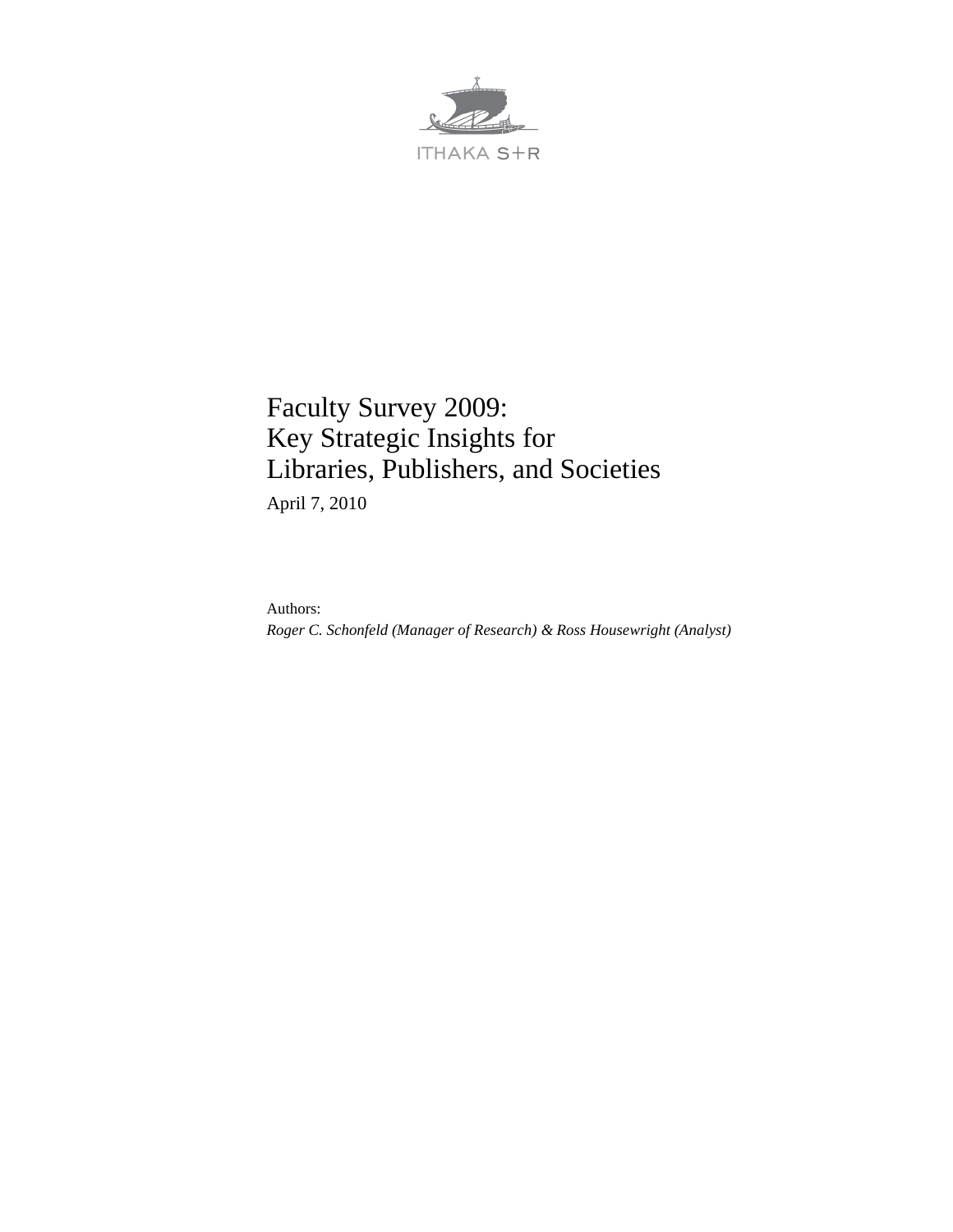

Ithaka S+R [\(www.ithaka.org/ithaka-s-r\)](http://www.ithaka.org/ithaka-s-r) is the strategy and research arm of ITHAKA, a not-for-profit organization dedicated to helping the academic community use digital technologies to preserve the scholarly record and to advance research and teaching in sustainable ways. The Ithaka S+R team supports innovation in higher education by working with initiatives and organizations to develop sustainable business models and by conducting research and analysis on the impact of digital media on the academic community as a whole. Insights from these efforts are shared broadly, with more than a dozen reports freely available online. JSTOR, an accessible archive of more than 1,200 scholarly journals and other content, and Portico, a service that preserves scholarly content published in electronic form for future generations, are also part of ITHAKA.

Copyright 2010 ITHAKA. This work is licensed under the Creative Commons Attribution No Derivative Works 3.0 United States License. To view a copy of the license, please see http://creativecommons.org/licenses/by-nd/3.0/us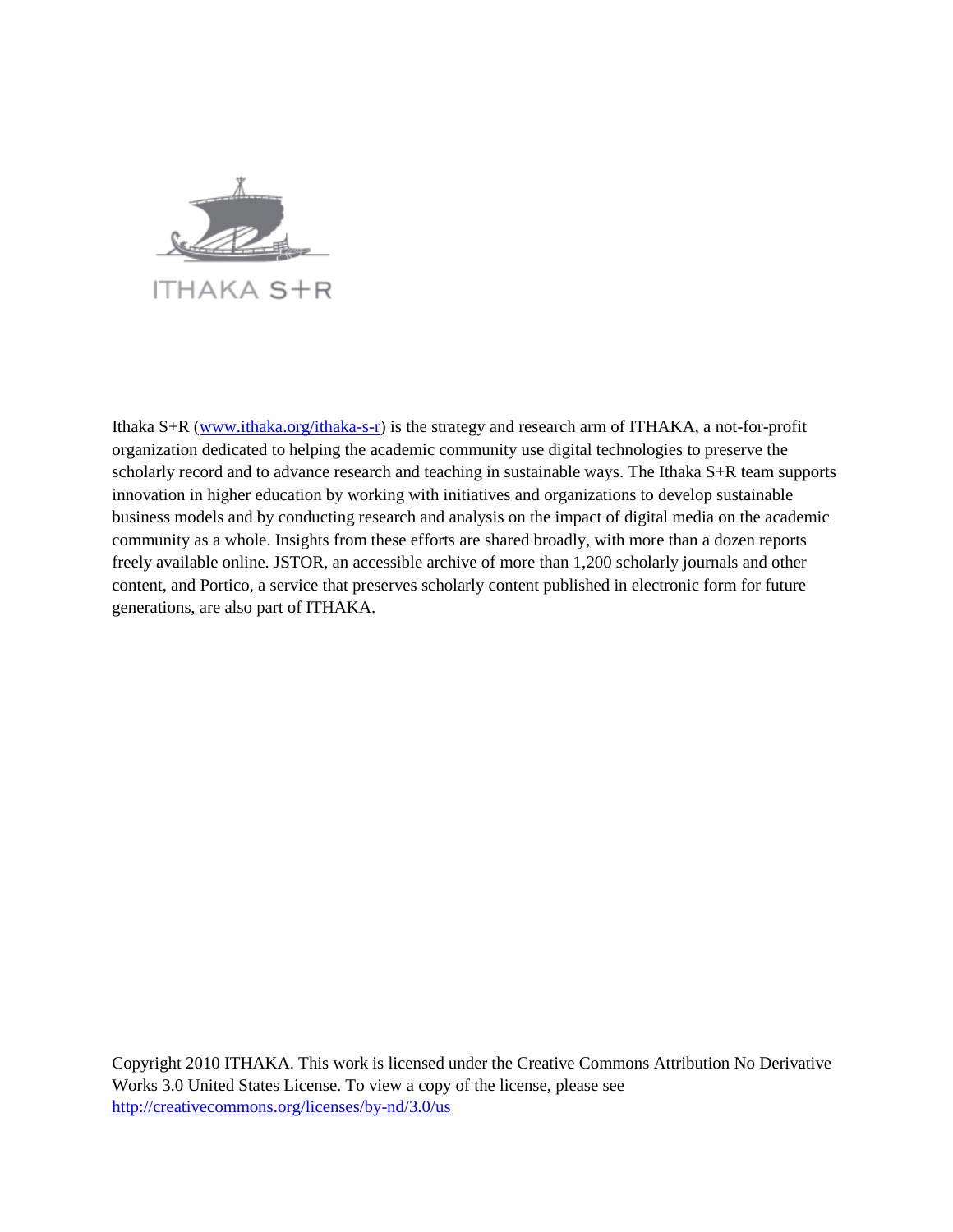## **T A B L E O F C O N T E N T S**

| CHAPTER 1: DISCOVERY AND THE EVOLVING ROLE OF THE LIBRARY4 |  |
|------------------------------------------------------------|--|
|                                                            |  |
|                                                            |  |
|                                                            |  |
| CHAPTER 2: THE FORMAT TRANSITION FOR SCHOLARLY WORKS15     |  |
|                                                            |  |
|                                                            |  |
|                                                            |  |
| FORMAT & PRESERVATION OF OTHER SCHOLARLY MATERIALS22       |  |
|                                                            |  |
|                                                            |  |
|                                                            |  |
|                                                            |  |
|                                                            |  |
|                                                            |  |
|                                                            |  |
|                                                            |  |
|                                                            |  |
|                                                            |  |
|                                                            |  |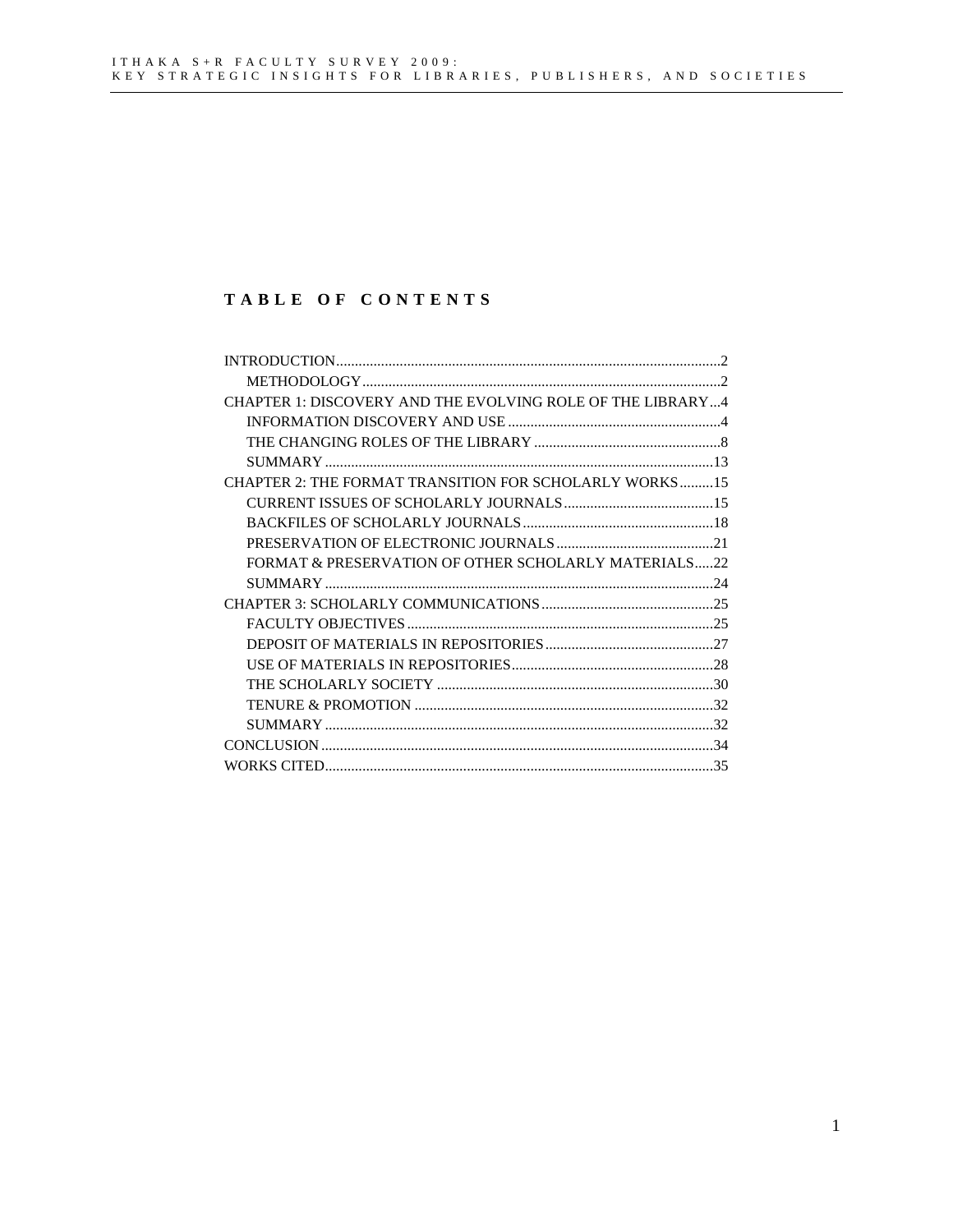#### <span id="page-3-0"></span>**I N T R O D U C T I O N**

Ithaka S+R Faculty Surveys provide a regular examination of key strategic issues facing academic information services providers. Conducted every three years since 2000, these surveys examine a broad sweep of issues affecting academic libraries, publishers, and scholarly societies, among others, to help them serve the changing needs of their faculty constituents.

In the Ithaka S+R Faculty Survey 2009, we examined faculty attitudes and reported practices in three broad areas, finding that:

- Basic scholarly information use practices have shifted rapidly in recent years, and as a result the academic library is increasingly being disintermediated from the discovery process, risking irrelevance in one of its core functional areas;
- Faculty members' growing comfort relying exclusively on digital versions of scholarly materials opens new opportunities for libraries, new business models for publishers, and new challenges for preservation; and
- Despite several years of sustained efforts by publishers, scholarly societies, libraries, faculty members, and others to reform various aspects of the scholarly communications system, a fundamentally conservative set of faculty attitudes continues to impede systematic change.

In planning for the future, attention to the needs, attitudes, and behaviors of faculty is of paramount importance, but these can only be one input into strategic planning processes. As our information environment continues to change, the institutions that serve scholars are challenged not only to keep up with changing attitudes and practices but also to help *lead* scholars, in order to best support and facilitate scholarship as well as to ensure their own continuing relevance.

## <span id="page-3-1"></span>*Methodology*

Since 2000, our Faculty Surveys have examined how new technologies are impacting faculty attitudes and behaviors. Every three years, we have conducted large-scale studies of faculty members to learn more about their attitudes toward the transition to an increasingly electronic environment. These surveys have been limited to colleges and universities in the United States that grant bachelor's degrees or higher. They have been designed to allow for stratifications in each of the major arts and sciences disciplines, as well as in a number of professional fields. We conducted these surveys in the fall of 2000, 2003, 2006, and most recently 2009, updating the questionnaire to match the rapidly-changing environment but allowing for powerful longitudinal tracking of change in faculty attitudes and practices.<sup>1</sup> Unless specified otherwise, all findings presented in this report are based on 2009 data.

<sup>1</sup> Findings from the 2006 Faculty Survey can be found in Ross Housewright and Roger Schonfeld, "Ithaka's 2006 Studies of Key Stakeholders in the Digital Transformation in Higher Education," August 18, 2008[, http://www.ithaka.org/ithaka-s](http://www.ithaka.org/ithaka-s-r/research/faculty-and-librarian-surveys)[r/research/faculty-and-librarian-surveys.](http://www.ithaka.org/ithaka-s-r/research/faculty-and-librarian-surveys) See also Kevin Guthrie and Ross Housewright, "Attitudes and Behaviors in the Field of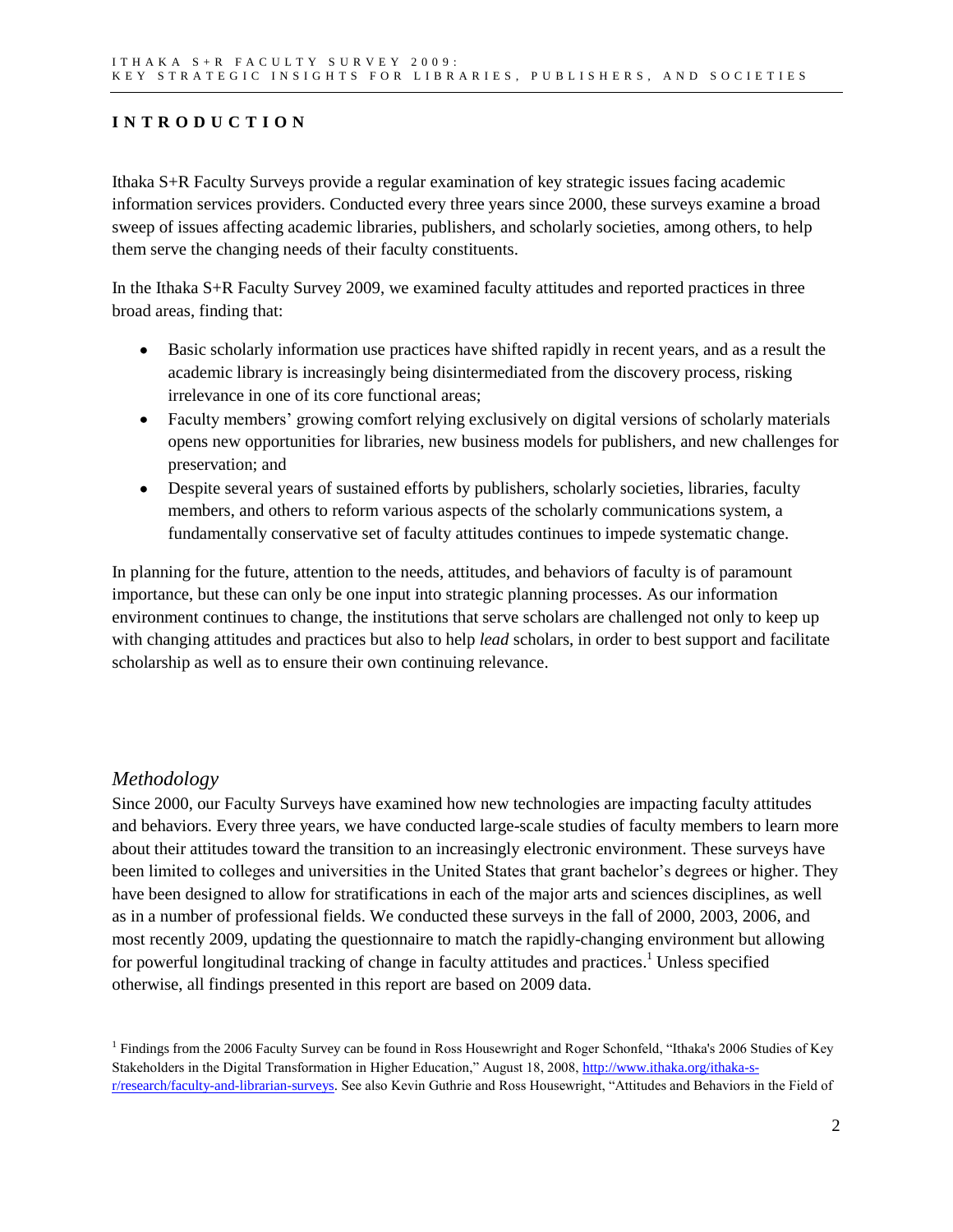Following an initial introductory letter, survey questionnaire booklets were mailed to 35,184 faculty members in September 2009. A total of 3,025 complete responses were received and tabulated, for a response rate of approximately 8.6%. Demographic characteristics, including discipline, are self-reported. [Table 1](#page-4-0) an[d Table 2](#page-4-1) contain information on the breakdown of responses across demographic categories. In 2006, we deposited the dataset with ICPSR for long-term digital preservation and access, and we intend to do so again with the 2009 dataset. $2^2$ 

<span id="page-4-1"></span>**Table 2: Respondents by disciplinary grouping**

| <b>Institution Size</b> | <b>Respondents</b> | <b>Share</b> | <b>Disciplinary Grouping</b> | <b>Respondents</b> | <b>Share</b> |
|-------------------------|--------------------|--------------|------------------------------|--------------------|--------------|
| <b>Very Large</b>       | 893                | 29.5%        | <b>Area Studies</b>          | 191                | 6.3%         |
| Large                   | 482                | 15.9%        | <b>Humanities</b>            | 652                | 21.6%        |
| <b>Medium</b>           | 1038               | 34.3%        | <b>Social Sciences</b>       | 1154               | 38.1%        |
| Small                   | 361                | 11.9%        | <b>Sciences</b>              | 791                | 26.1%        |
| <b>Very Small</b>       | 251                | 8.3%         | <b>Other</b>                 | 237                | 7.8%         |

<span id="page-4-0"></span>**Table 1: Respondents by institution size**

Ithaka S+R collected thousands of survey responses with hundreds of data points each in 2009 alone, and due to the richness and quantity of the data this summary report can only scratch the surface of the analysis. For example, we have the ability to stratify by most individual disciplines in the arts and sciences and many professional fields, by characteristics such as time in field and faculty rank, by profile as a researcher or a teacher, and by institutional type, along with more sophisticated analyses. If there are survey findings that you believe would benefit from further detail, or where an organizationally customized lens would be helpful, please let us know so that we can respond to your interests.<sup>3</sup>

Economics: Anomaly or Leading Indicator?" *Journal of Library Administration* 48, no. 2 (August 2008), pages 173 – 193, <http://dx.doi.org/10.1080/01930820802231369> and Roger C. Schonfeld and Kevin M. Guthrie, "The Changing Information Services Needs of Faculty," EDUCAUSE Review, 42, no. 4 (July/August 2007): 8–9, [http://www.educause.edu/EDUCAUSE+Review/EDUCAUSEReviewMagazineVolume42/TheChangingInformationServices/161](http://www.educause.edu/EDUCAUSE+Review/EDUCAUSEReviewMagazineVolume42/TheChangingInformationServices/161752) [752.](http://www.educause.edu/EDUCAUSE+Review/EDUCAUSEReviewMagazineVolume42/TheChangingInformationServices/161752) 

<sup>2</sup> The dataset for the Faculty Survey 2006 is available at  $\frac{http://dx.doi.org/10.3886/ICPSR22700}{http://dx.doi.org/10.3886/ICPSR22700}.$ 

 $3$  With questions, comments, or requests, please contact us at [research@ithaka.org.](mailto:research@ithaka.org)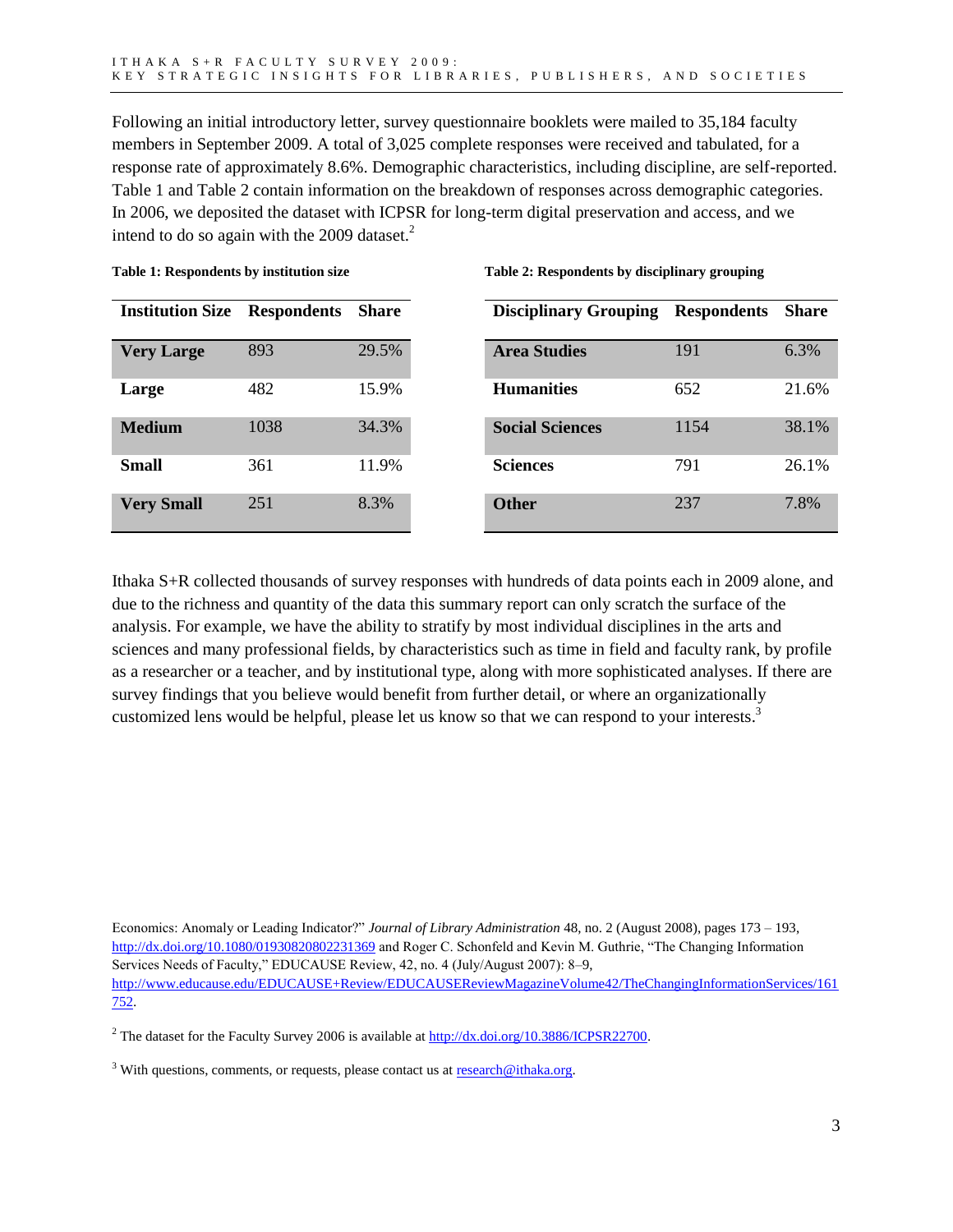## <span id="page-5-0"></span>**CHAPTER 1: DISCOVERY AND THE EVOLVING ROLE OF T H E L I B R A R Y**

Scholarly use of information services has changed substantially in recent years. Faculty members' research practices and teaching methods have both shifted, most often at a disciplinary level. Networklevel services, such as digital content resources, a variety of new kinds of discovery tools, new services for information organization and use, and scholarly and pedagogical interaction and collaboration tools, have been the most important factor in leading this change. This section examines some of the most important trends in information discovery and use, and, because these services are increasingly provided online rather than locally, the profound challenges they pose for a diverse range of information service providers. Traditional research practices relied heavily on the library itself and on locally implemented library-provided tools for discovery of books, journal articles, and other materials. Today, there are numerous alternative avenues for discovery, and libraries are challenged to determine what role they should appropriately play. Basic scholarly information use practices have shifted rapidly in recent years, and as a result the academic library is increasingly being disintermediated from the discovery process, risking irrelevance in one of its core functional areas. This section examines how patterns of information discovery and usage by faculty members are changing and the implications of these changes for their perceptions of traditional and emerging roles of the library.

#### <span id="page-5-1"></span>*Information discovery and use*

Since the first Faculty Survey in 2000, we have seen faculty members steadily shifting towards reliance on network-level electronic resources, and a corresponding decline in interest in using locally provided tools for discovery. This section examines this trend through the lens of several questions posed to faculty about their information discovery and usage behaviors.

Versions of this study since 2003 have asked faculty to select their "starting point" for research from a list of four broad categories:

- $\bullet$ The library building
- Your online library catalog
- A general-purpose search engine on The Internet or World Wide Web such as Google or Yahoo  $\bullet$
- A specific electronic research resource / computer database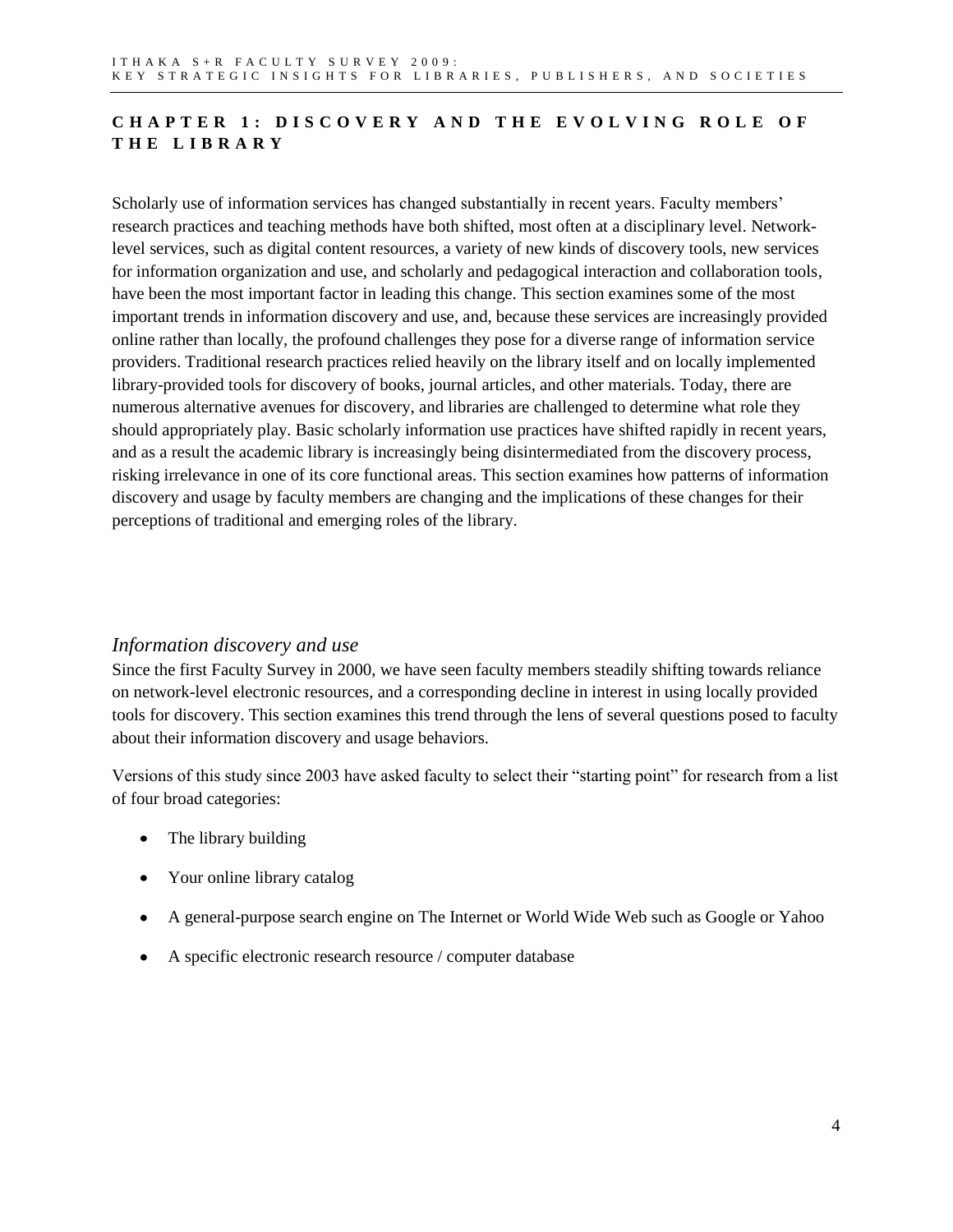

<span id="page-6-0"></span>**Figure 1: Starting point for research identified by faculty, in 2003, 2006, and 2009**

As [Figure 1](#page-6-0) illustrates, the library"s physical edifice and catalog have declined steadily as starting points for research. The research process is no longer likely to begin with a faceto-face consultation with a librarian, a visit to the library"s special collections service points, or a search of the online library catalog. Rather, faculty most often turn to networklevel services, including both general purpose search engines and services targeted specifically to academia. These services have steadily grown in importance to a growing share of faculty members, and there is every reason to expect this pattern to continue. Although they may rely on resources licensed by the library, their pathway for discovery of these materials no longer goes through the library, except in a very technical sense; their access is only facilitated by the library "behind the scenes."

Of all disciplines, scientists remain the least likely to utilize libraryspecific starting points; only about 10% of scientists start their research at either of the library-specific starting points, while at about 30% of humanists do so (see [Figure 2\)](#page-6-1). Most of this difference comes from their relatively different usage of the online library catalog. This pattern likely stems from humanists' continuing reliance on monographs, which have not made as complete a transition to digital as have the journals that have traditionally been used by social scientists and scientists.

<span id="page-6-1"></span>

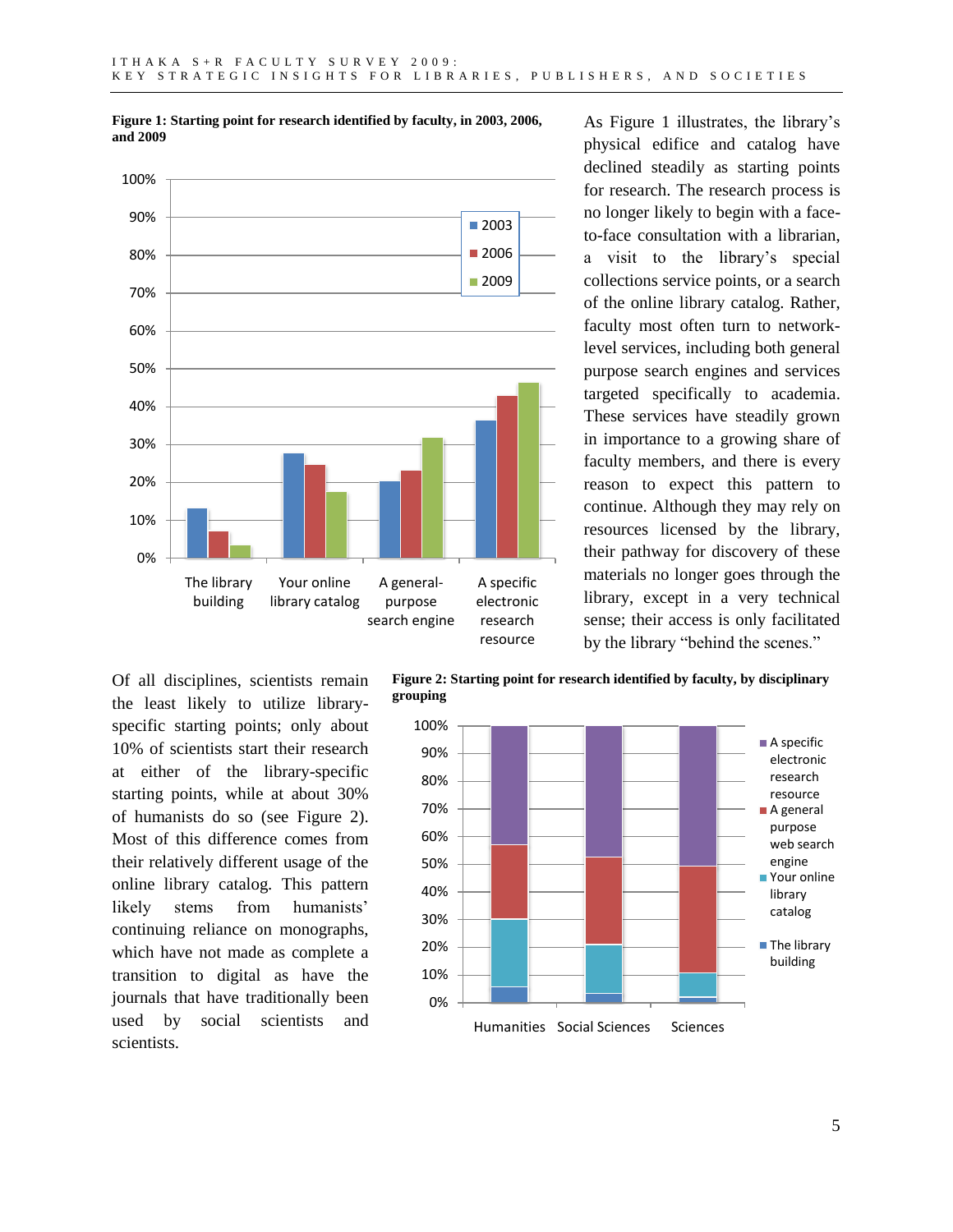

<span id="page-7-0"></span>**Figure 3: Starting point for research identified by** *humanities* **faculty, in 2003, 2006, and 2009**

Still, humanists have also trended steadily away from library-specific starting points and toward the network level (see [Figure 3\)](#page-7-0). Even for more monograph-oriented humanistic scholars, network-level services are increasingly important for discovery, not only of monographs and journals but archival resources and other primary source collections. And, as book digitization projects advance and the opportunities to use full-text search more broadly in the discovery of monographs grow, this pattern seems likely to develop further.

<span id="page-7-1"></span>**Figure 4: Starting point for research by disciplinary grouping, with responses of "A specific electronic research resource" broken down based on the complementary question "Which of the following types of specific electronic research resources would you be most likely to start with?"**



drilled deeper into this issue, asking faculty members who report starting their research with a specific electronic research resource subsequent question about whether this resource is discipline-specific or covers multiple disciplines. The survey found that scholars tend to prefer electronic resources specific to their own discipline over those that cover multiple disciplines (see [Figure 4\)](#page-7-1). This pattern holds across disciplines, although social scientists are relatively more reliant on multidisciplinary resources than either humanists or scientists. The use of resources focused on a specific discipline may simplify the research process for scholars, reducing their need to sift through unrelated materials in their search for items of interest. And targeted resources may be able to offer discovery mechanisms and other tools that speak directly to a discipline"s unique research needs

In the 2009 Faculty Survey, we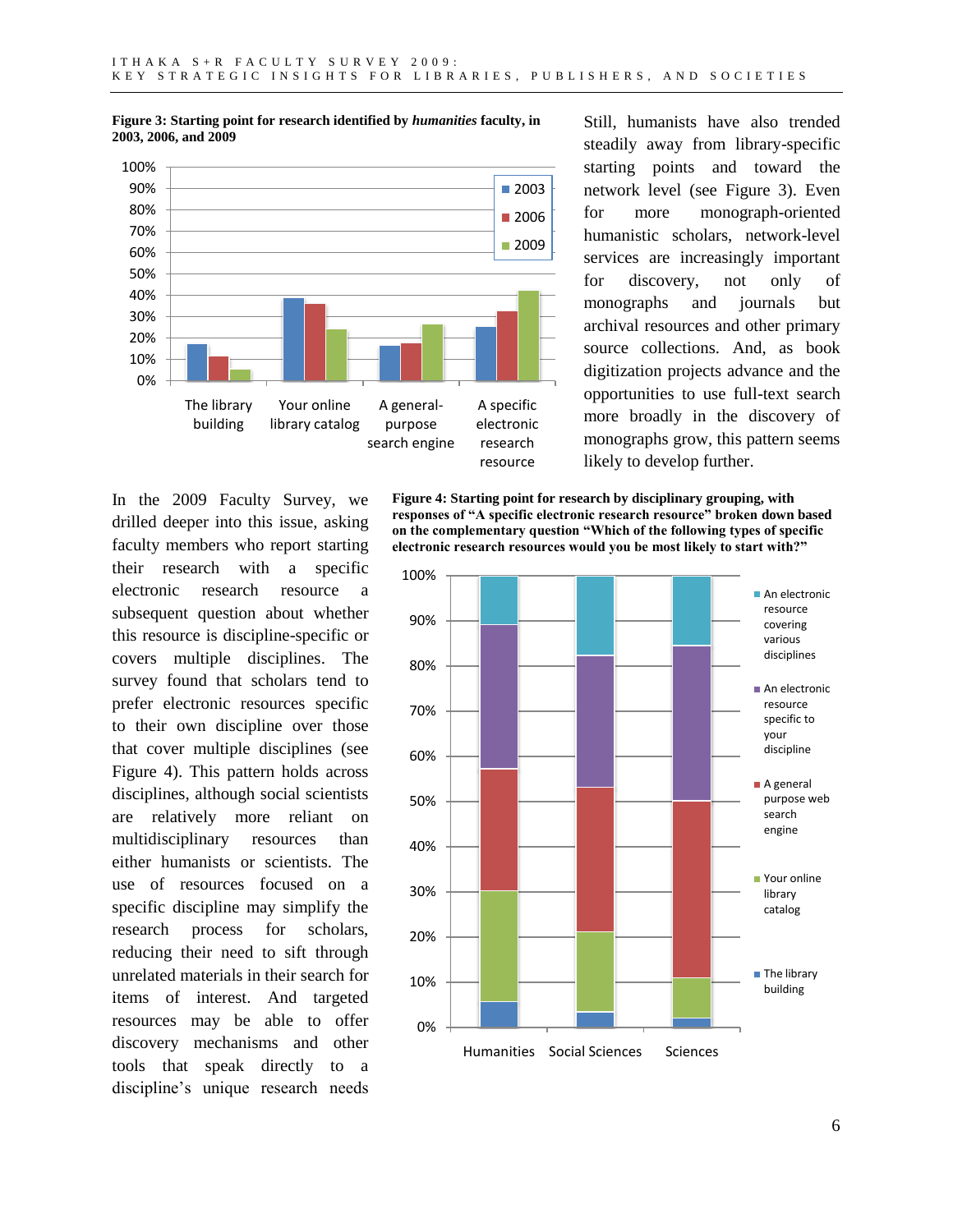0% 10% 20% 30% 40% 50% 60% 70% 80% 90% 100%

and practices, further facilitating an efficient and effective research process.

<span id="page-8-0"></span>**Figure 5: Percent of faculty responding "often" or "occasionally" to "How often do you use each of the methods listed below to find information in academic journals?"** 



In addition to examining how faculty members begin their research, we also investigated how they discover materials throughout the research process, asking about the methods they use to find information in academic journals. Two of the methods listed were nearly universally used among respondents: following citations from other journal articles and searching online databases that offer full-text access to scholarly articles. As [Figure 5](#page-8-0) illustrates, discovery through Google and Google Scholar is in a thirdplace position, virtually tied with a variety of other discovery practices, perhaps because full text is not always easily accessible when discovered through such services.

The survey also asked about a broader set of faculty practices surrounding use of electronic journal literature, including a number of discovery issues. Nearly all faculty use electronic journal resources to search for materials within their area

of expertise and to access known articles of interest. A smaller but far from insignificant set of faculty use these same tools to search beyond their immediate field (see [Figure 6\)](#page-8-1).

For all the journal usage tasks that we tracked in 2006 as well as 2009, there has been modest growth, with one exception. A somewhat smaller share of faculty members reported utilizing non-research articles (such as book reviews) at least occasionally in 2009 than did so in 2006, with a drop in share from 59%

<span id="page-8-1"></span>**Figure 6: Percent of faculty responding "often" or "occasionally" to "How often have you done each of the things listed below using electronic collections of academic journal articles?"**



0% 10% 20% 30% 40% 50% 60% 70% 80% 90% 100%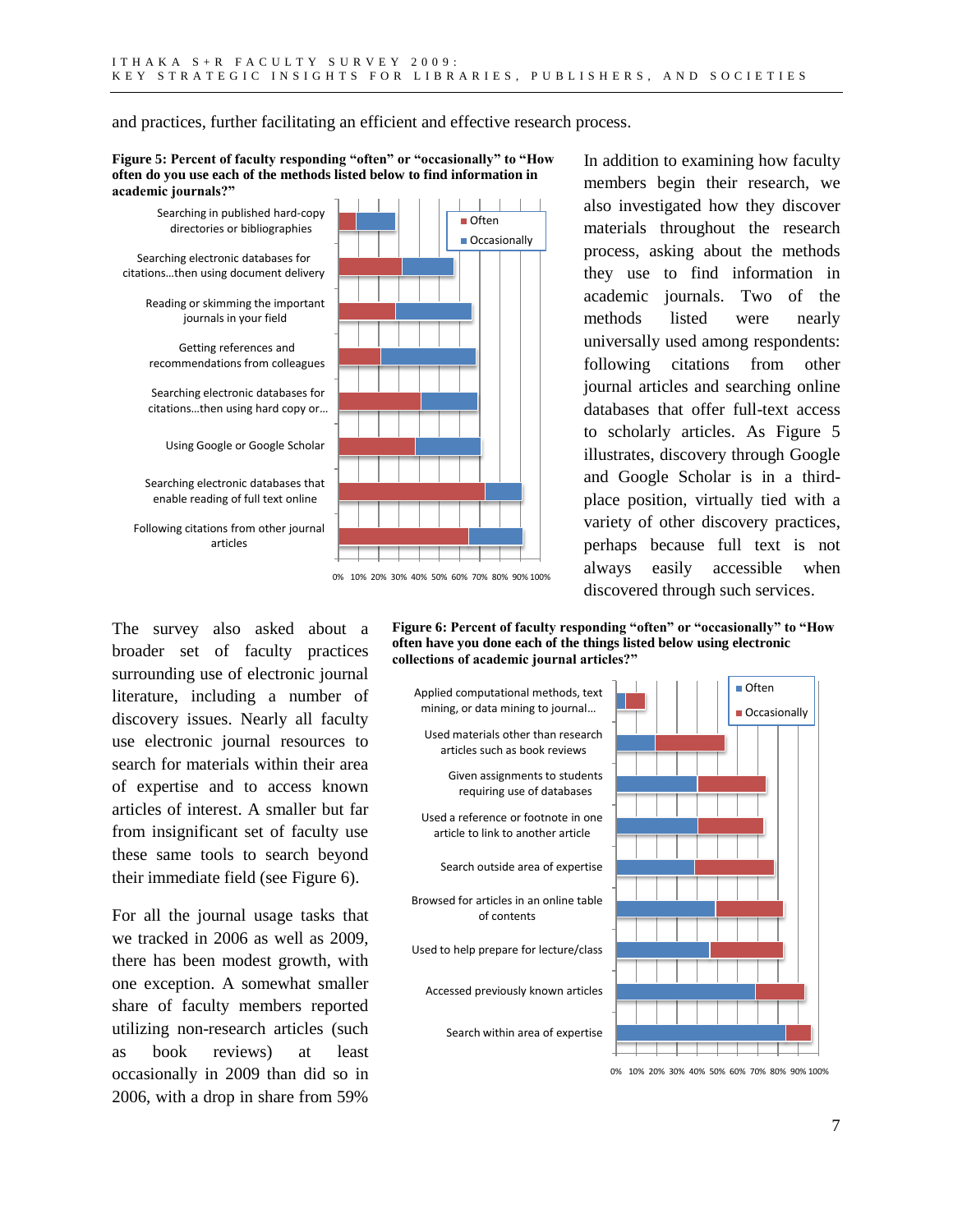#### to 54%.

More than half of the respondents in 2009 said that they "occasionally" or "often" use electronic academic journal collections in eight of the nine ways laid out in the survey. The one exception was "applied computational methods": less than 20% of respondents said they at least occasionally use computational methods such as text-mining and data-mining with electronic collections of academic journal articles, though the far greater use of these methods in the sciences (19%) than in the social sciences (15%) or humanities (8%) could be interpreted to suggest that these methods will likely grow in prevalence.<sup>4</sup> Further change in methods and behaviors in information discovery and usage can therefore probably be expected.

#### <span id="page-9-0"></span>*The changing roles of the library*

As faculty research and teaching practices continue to shift in response to their rapidly changing information environment, their uses of the library also change, as does their perception of the value the library offers. Faculty used to rely almost exclusively on the library for the scholarly materials they needed for research and teaching, and librarians guided faculty to and otherwise facilitated the discovery of these materials. As scholars have grown better able to reach needed materials directly online, the library has been increasingly disintermediated from research processes, as the previous section on shifting discovery practices illustrated. The library must evolve to meet these changing needs. To do so effectively requires awareness of how faculty members evaluate different existing library roles and react to potential changes in library services. Since 2003, the Faculty Survey has asked about faculty perceptions of the importance of three traditional functions of the library:

- "The library is a starting point or "gateway" for locating information for my research" (which we refer to as the "gateway" function)
- "The library pays for resources I need, from academic journals to books to electronic databases"  $\bullet$ (which we refer to as the "buyer" function)
- "The library is a repository of resources in other words, it archives, preserves, and keeps track of resources" (which we refer to as the "archive" function)

<sup>&</sup>lt;sup>4</sup> Recent funding investments may help to draw the interests of humanists in this area. See for example the Digging into Data challenge of the NSF, NEH, JISC, and SSHRC: [http://www.diggingintodata.org/.](http://www.diggingintodata.org/)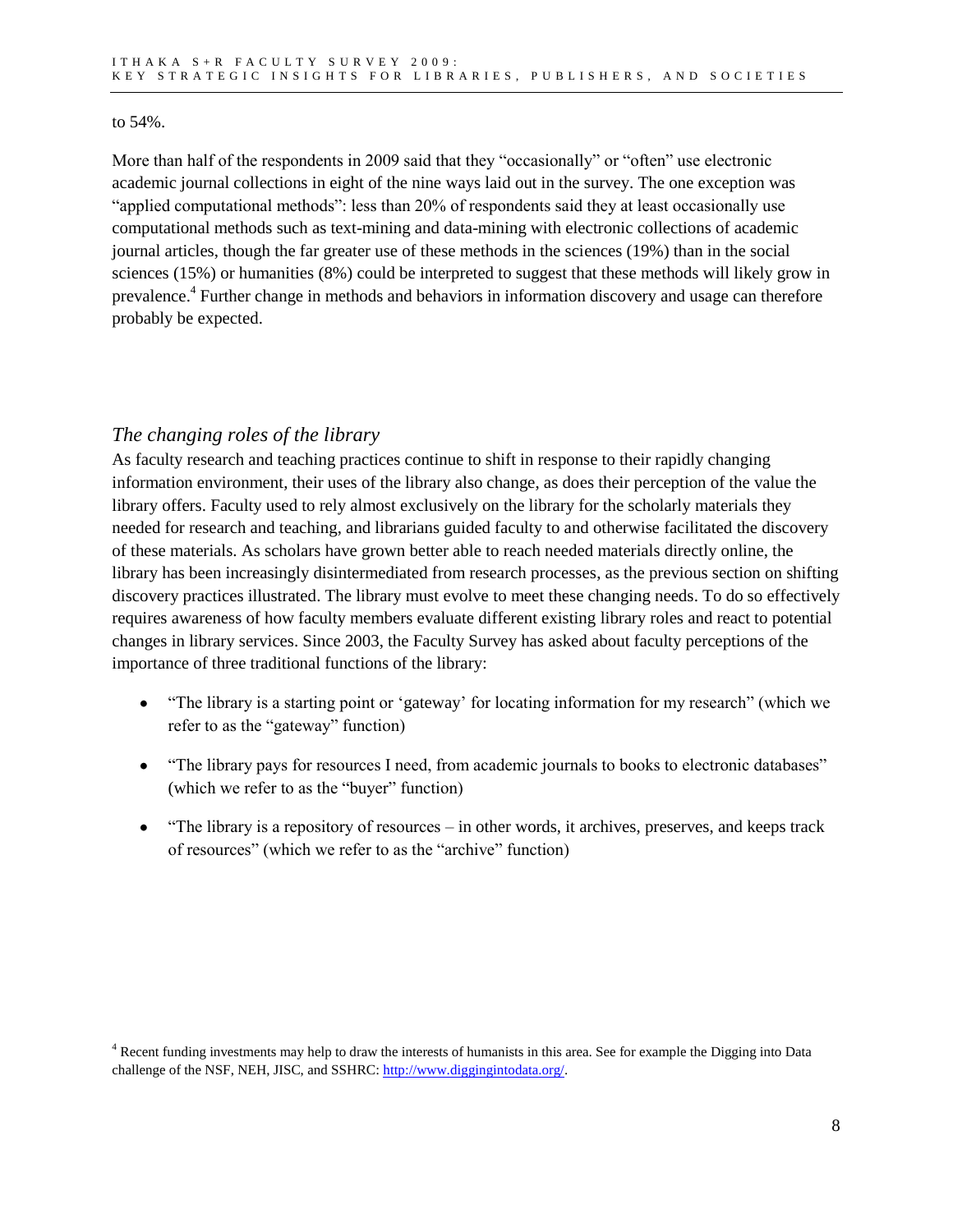

<span id="page-10-0"></span>**Figure 7: Percent of faculty rating these roles of the library as important, in 2003, 2006, and 2009**

[Figure 7](#page-10-0) illustrates the gradual decline in the perceived importance of the gateway function over time and the gradual increase in the perceived importance of the buyer function. Over time, the gap between roles has grown substantially. While the buyer role has always been important to the most faculty members, it is now *by far* the most important of the three: while 90% of faculty members view this buyer role as very important, 71% and 59% now view the archive and gateway roles as very important, respectively. As individual faculty subscriptions have declined in favor of an

increasingly broad set of library-licensed resources, faculty perceptions of the importance of the library as their "purchasing agent" has steadily increased.

The gateway, archive, and buyer functions are among the core traditional roles of the library. But many believe that these historical roles will not be the main focus of libraries in the future, and envision the transformation of the library from an institution focused on acquiring, maintaining, and providing services centered on a local print collection into a more electronic hub offering a variety of services to support campus needs for research, teaching, and learning.<sup>5</sup> Many libraries have made significant investments in such a transformation, reducing print collections or moving them to less central locations to enable the use of prime real estate for new learning and collaboration services such as information commons.<sup>6</sup> In addition, libraries are taking on new research-support roles, providing digital information curation and management services and even establishing a new professional identity for themselves as "informationists."<sup>7</sup>

5 For example, see David W. Lewis, "A Strategy for Academic Libraries in the First Quarter of the 21st Century," *College and Research Libraries* 68, no. 5 (September 2007): 418-434; Joseph Esposito, "What if Wal-Mart Ran a Library?," *Journal of Electronic Publishing* 9, no. 1 (Winter 2006); Lyman Ross and Pongracz Sennyey, "The Library is Dead, Long Live the Library! The Practice of Academic Librarianship and the Digital Revolution," *The Journal of Academic Librarianship* 34, no. 2 (March 2008): 145-152.

6 See for example Joan K. Lippincott, "Information Commons: Meeting Millenials' Needs," *Journal of Library Administration* 50, no. 1 (January 2010).

<sup>7</sup> D. Scott Brandt, "Librarians as partners in e-research: Purdue University Libraries promote collaboration," *C&RL News* 68, no. 6 (June 2007); Kathleen Burr Oliver, "The Johns Hopkins Welch Medical Library as Base: Information Professionals Working in Library User Environments," in *Library as Place: Rethinking roles, rethinking space* (Council on Library and Information Resources, 2005).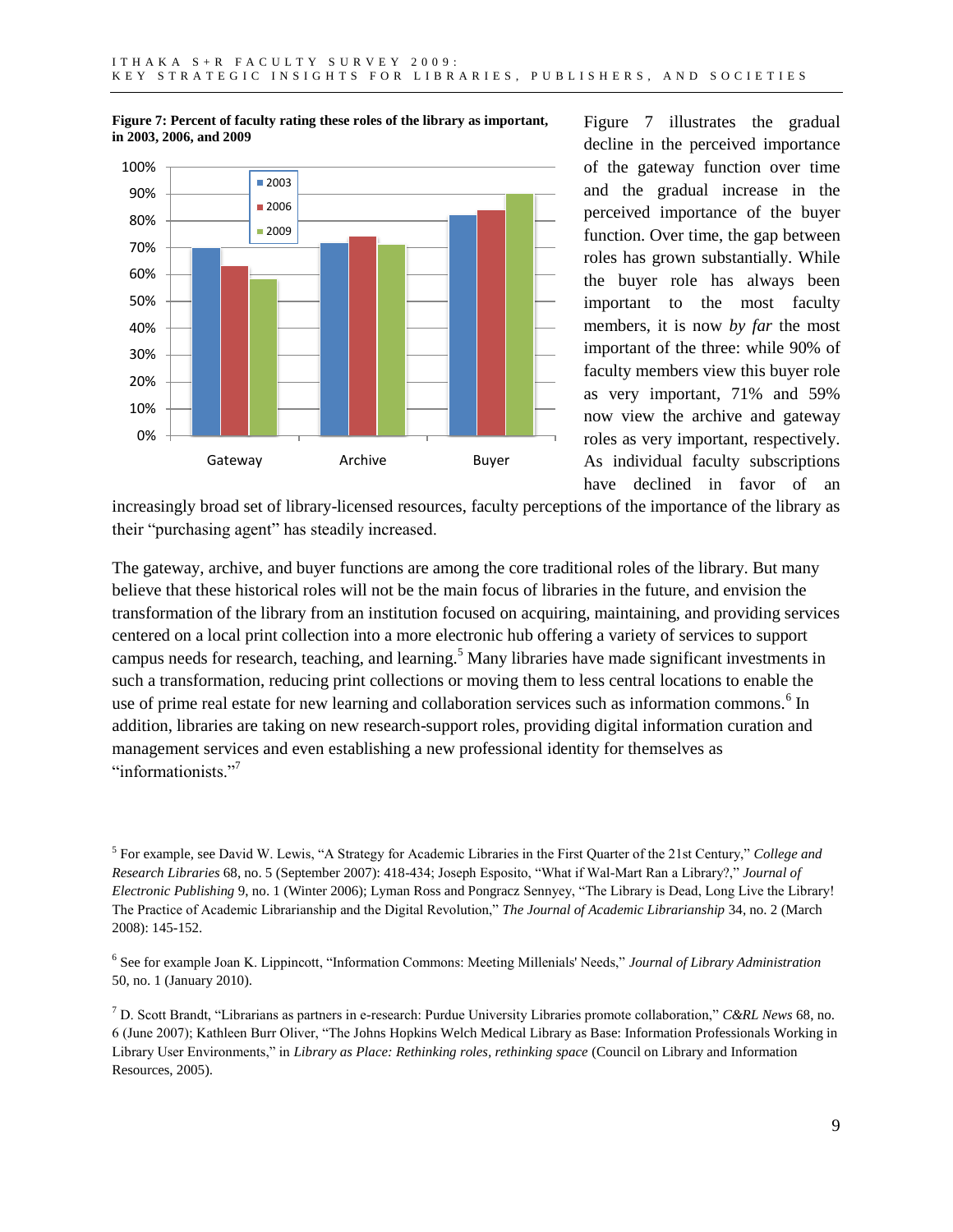In order to evaluate the impact of these transformative services, our 2009 Faculty Survey asked faculty about their perceptions of two additional roles for the library beyond the three reviewed above:

- "The library supports and facilitates my teaching activities (which we refer to as "teaching support")
- "The library provides active support that helps to increase the productivity of my research and scholarship" (which we refer to as "research support")



<span id="page-11-0"></span>**Figure 8: Percent of faculty rating these roles of the library as important**

As [Figure 8](#page-11-0) illustrates, a roughly equal share of faculty members rate these roles as very important, and the importance of both of these roles is rated at almost exactly the same level as the library"s gateway function. Neither receives anything close to the universally high importance expressed about the library"s buyer role. In the absence of tracking data, it is impossible to speculate whether recent library investment in these roles has positively affected their value to faculty members or if they will over time come to be among the most

widely valued roles of the library (although analyses stratified by years in the field or faculty rank do not show noteworthy patterns). It is clear, however, that many libraries will increasingly focus on these roles going forward, both developing new services and seeking to direct faculty attention to existing activities. As libraries continue to invest in developing new emphases on these sorts of services, active evaluation of their impact will be crucial to help libraries direct limited resources to the most valuable activities.

There are several deeper patterns in response to this question that may have important strategic implications for libraries. Significantly more faculty members who consider themselves as "more of a teacher" rather than "more of a researcher" rate both the library"s teaching (67% vs. 45%) *and* research (62% vs. 51%) support roles as valuable. And faculty members at the very largest research universities are less likely to appreciate the library"s research and teaching support roles. Taken together, these patterns suggest that the relationships built through engaging faculty in supporting their own teaching activities (which have historically proven harder to scale at the largest institutions) may be an especially beneficial way to build relationships with faculty members more broadly. <sup>8</sup>

<sup>8</sup> Karen Williams"s forthcoming "Transforming Liaison Roles" report (part of the Association of Research Libraries" *New Roles for New Times* series) may offer valuable insight on these questions, especially in the context of large institutions. See <http://www.arl.org/rtl/plan/nrnt/nrntliaison.shtml>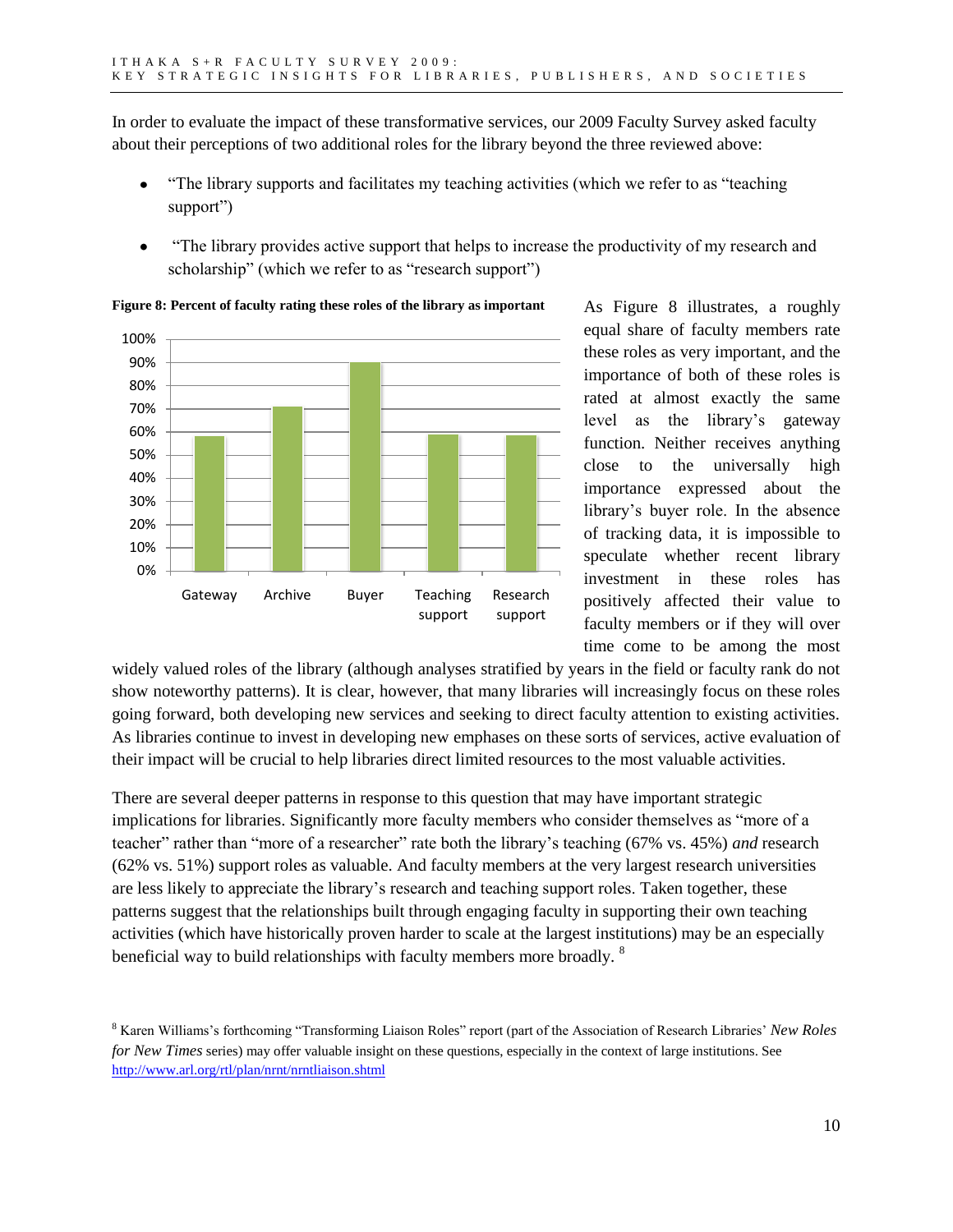

<span id="page-12-0"></span>**Figure 9: Percent of faculty rating these roles of the library as important, by disciplinary grouping**

As always with information services, disciplinary stratifications are especially revealing (see [Figure 9\)](#page-12-0). Virtually all faculty members in all disciplines uniformly rate the buyer role as very important. A large majority of humanists also value several other library roles highly, but for social scientists and scientists the buyer role is by far the most important role of the library. It is striking how faculty members have come to universally perceive the library role as purchasing agent for institutional information resources as essential.

But for other library roles, there are noteworthy disciplinary differences in faculty perceptions. Almost three-quarters of humanities faculty indicated teaching support is a very important role of the library, while a notably lower share of social scientists and scientists saw teaching support as very important. Is this role really most strongly valued by humanists and if so why? Alternatively, is there some reason that perceptions vary so significantly? As numerous libraries have invested in building information commons over the past decade, are there alterative or additional teaching roles that would be valued by social scientists and scientists?

The library"s role as archive is very important to a very high share of humanists (82%), a relatively close second to the buyer function. For social scientists and scientists, however, the archiving role is a distant second, with 66% and 65%, respectively, ranking the archival role as very important. Perhaps this pattern is unsurprising, given the humanities" continuing reliance on print monographs, paper archives, and special collections, which have not yet seen the same dramatic format and preservation shift to the digital and the network level as have journals. Over the next few years, it will be interesting to track this question as more and more monographs are readily available to faculty members as e-books.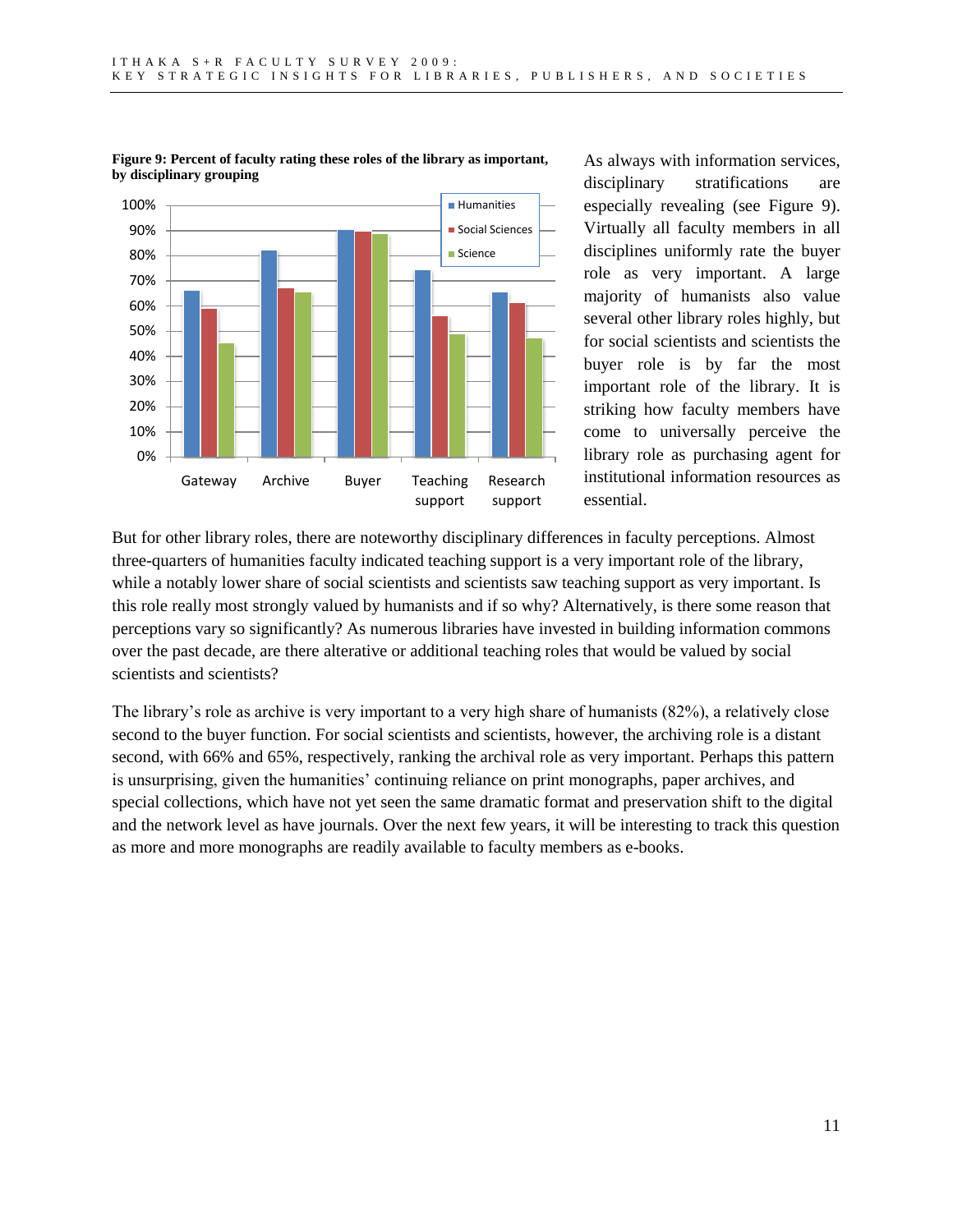Finally, the library's role as a gateway demands attention. Helping users "locate information for their research" has become a far more competitive endeavor than it was in the days of print, and the library now competes with Google, publishers, aggregators, and other network-level services to serve its constituents. The fact that the perceived value of the gateway role has declined is a point that must be factored into libraries" resource allocation decisions; the trend over the last decade makes an even more powerful argument that libraries need to consider very carefully the investments they make

<span id="page-13-0"></span>**Figure 10: Percent of faculty rating the library's "gateway" role as very important, by disciplinary grouping, in 2003, 2006, and 2009**



in search and discovery services. The decline in the library"s perceived role as a gateway matches the shift to network-level discovery and has been steady and consistent over the last 10 years, holding across disciplinary groupings (see [Figure 10\)](#page-13-0).

A particularly small share of scientists (less than half) see this gateway role as very important, and notwithstanding efforts to provide advanced alerting and discovery services to faculty members at some institutions,<sup>9</sup> scientists' support has eroded most dramatically since 2003. Libraries need to regularly assess whether their constituents continue to use and value the gateway services that they provide to ensure that the level of investments being made are justified by the benefits being gained by their constituents. Libraries should also give careful consideration to ways to deliver these services more efficiently through collaboration and participation in services delivered "in the cloud" or at the network level.

<sup>9</sup> Jay Schecker, "The Unseen Scholars: Researching Information in the Digital Age," *1663: Los Alamos Science and Technology Magazine*, December 2008[, http://www.lanl.gov/1663/files/documents/Item/627/1663\\_dec08\\_dialogue.pdf.](http://www.lanl.gov/1663/files/documents/Item/627/1663_dec08_dialogue.pdf)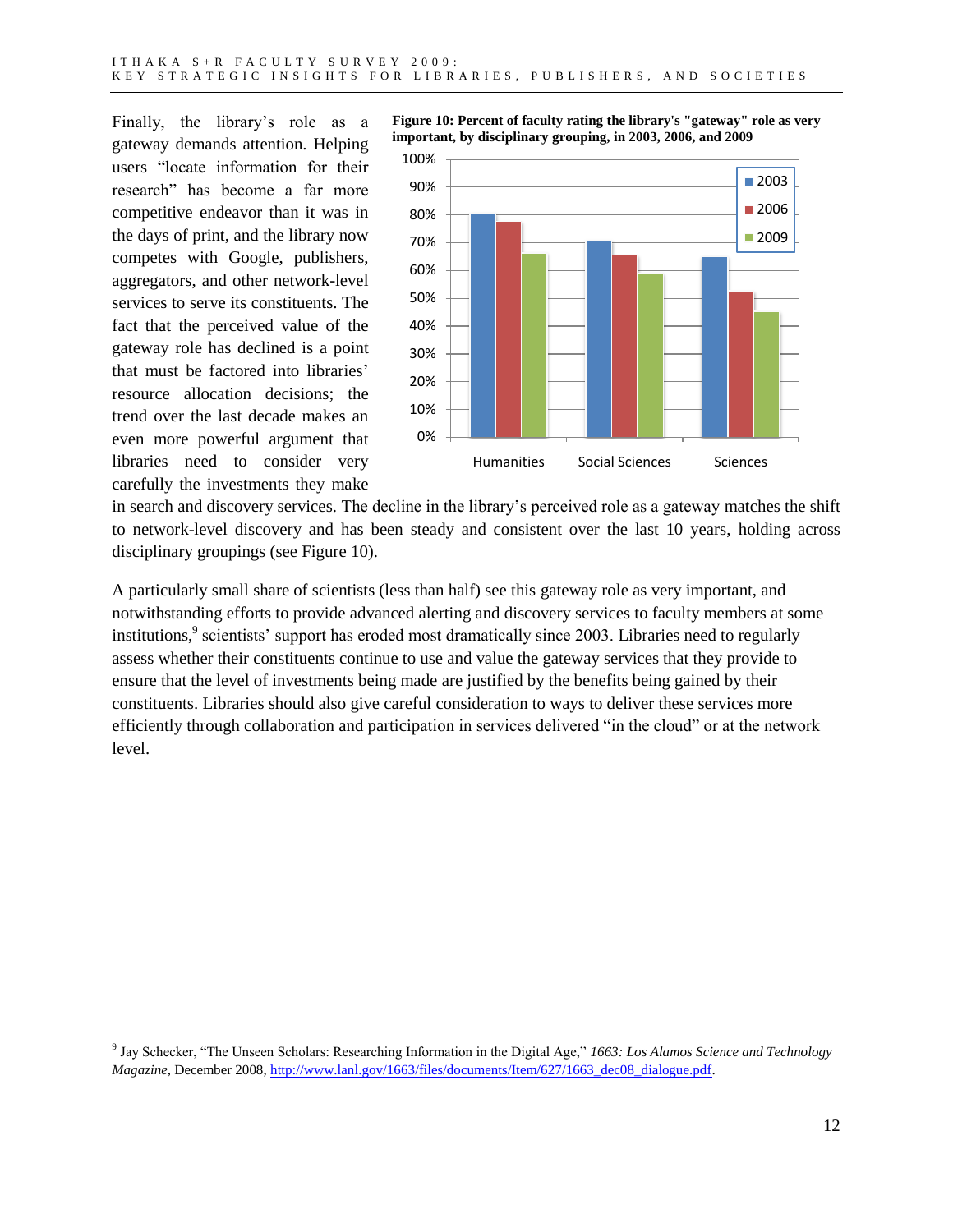

<span id="page-14-1"></span>**Figure 11: Percent of faculty responding "very dependent" to "How dependent would you say you are on your college or university library for research you conduct?"**

Despite the reported declines in importance of all the library"s roles other than as a buyer, the 2009 study saw a slight rise in perceived dependence on the library (see [Figure 11\)](#page-14-1). In fact, in each disciplinary category, faculty rated their dependence on the library higher in 2009 than they had in 2006, and in some cases at their highest level since 2000. Frankly, we were surprised by this result. We do not have definitive evidence to explain why the trend has reversed, but one possibility is that faculty have become much more aware of the library"s role as buyer, and in this

economic environment that strikes them as especially important. Furthermore, library efforts to raise awareness of their purchasing role may complement increased scrutiny on the costs of scholarly journals brought on by the open access movement, together making the effort and expense of library purchasing activities clearer to faculty.

We also asked faculty members about their level of agreement with the strongly worded statement, "Because faculty have easy access to academic content online, the role librarians play at this institution is becoming much less important." Although few faculty agreed strongly (an average of just 14%, with 20% of scientists, 15% of social scientists, and 7% of humanists), the share of survey respondents who do hold this belief has grown across disciplines in the last several years (in 2006, it was 8%, with 13%, 8%, and 4%, respectively). Taken together, these findings suggest that this increased perception of dependence on the library may be primarily derived from recognition and appreciation of the library"s role as a buyer.

In several disciplines, the library is perceived as becoming more and more exclusively a purchaser of needed resources. And while in tight economic times, faculty awareness and appreciation of the library"s role in financially supporting access to needed materials may rise, this is a relatively "background" role for the library. The declining visibility and importance of traditional roles for the library and the librarian may lead to faculty primarily perceiving the library as a budget line, rather than as an active intellectual partner.

#### <span id="page-14-0"></span>*Summary*

Network-level discovery tools include disciplinary resources and powerful search tools which dramatically improve research efficiency while also increasing effectiveness. As a result, faculty discovery practices across all disciplines have continued their marked shift to the network level. This key finding has important implications for resource providers and libraries alike.

Faculty members are reducing their usage of local library services for discovery purposes and, as a result, put less value on the library"s traditional intellectual value-added role as a gateway to information.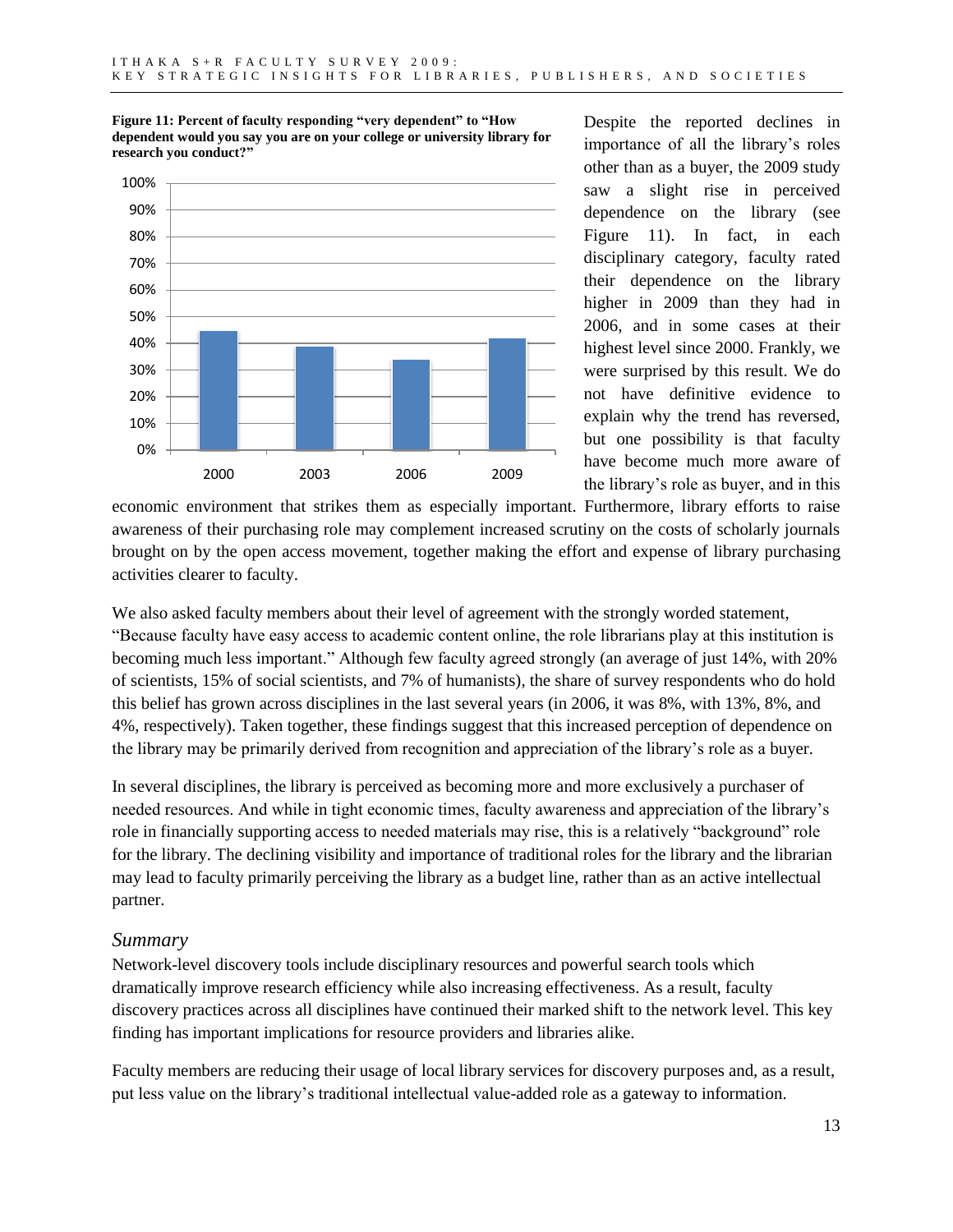Faculty members, by comparison, most strongly support and appreciate the library"s infrastructural roles, in which it acquires and maintains collections of materials on their behalf.

The two new roles in our most recent survey, teaching support and research support, suggest unique opportunities for libraries to further develop campus relationships. But notwithstanding noteworthy library investments in everything from the information commons to data curation services, faculty members across disciplines do not yet value the teaching and research support roles nearly as highly as they do the "infrastructural" roles. Developing research and teaching services that are valuable to scholars in the science and social science fields seems to have been a particular challenge for libraries.

All this suggests a key dilemma for the libraries pursuing these directions strategically and their parent institutions. On one hand, the fields whose practices are most traditional also appear to contain the library"s greatest supporters; therefore, if the library shapes its roles and activities based on what is currently most highly appreciated by faculty, it may lose a valuable opportunity to innovate and position itself as relevant in the future. On the other hand, if the library develops new and innovative roles and services that address unmet needs, becoming newly relevant and even essential to those scholars who have moved farthest away from it, in the near term it may lose the support of its most ardent supporters. Can the academic library reengage with scientists? If not, is it realistic to expect humanists to remain wedded to it, given that humanists' declining support for the library's gateway role indicates they may be following in the footsteps of their peers in other disciplines, a trend which may only accelerate as a broader range of humanistic scholarly materials is made available in digital form? Addressing this dilemma is perhaps the most urgent strategic challenge facing academic library leaders.

Few libraries possess the resources to pursue every strategic opportunity they perceive. For this reason, many may face a strategic choice between investing to reengage with scientists and certain social science fields or building on their existing strength with humanists to develop durable services for an increasingly online future, or similar kinds of strategic resource prioritization decisions. In contemplating such decisions, it is necessary to examine the range of feasible services needed or wanted at a disciplinary level. Moreover, many libraries will find it useful to consider unique assets and opportunities on their own campuses in the context of this broad strategic backdrop, perhaps investing in individualized strategy analyses for their own institutions.<sup>10</sup> Certainly, in this environment, academic libraries can benefit from a culture of re-investment, experimentation, assessment, and as necessary regular re-direction, which can impact everything from how budgeting exercises are conducted to the types of information gathered from regular stakeholder investigations.

 $10$  See the University of Minnesota's "A Multi-Dimensional Framework for Academic Support," available at [http://www1.lib.umn.edu/about/mellon/UMN\\_Multi-dimensional\\_Framework\\_Final\\_Report.pdf;](http://www1.lib.umn.edu/about/mellon/UMN_Multi-dimensional_Framework_Final_Report.pdf) the "NYU 21st Century Library Project: Designing a Research Library of the Future for New York University," available at [http://library.nyu.edu/about/KPLReport.pdf;](http://library.nyu.edu/about/KPLReport.pdf) and "Studying Students: The Undergraduate Research Project at the University of Rochester," available at [http://hdl.handle.net/1802/7520.](http://hdl.handle.net/1802/7520)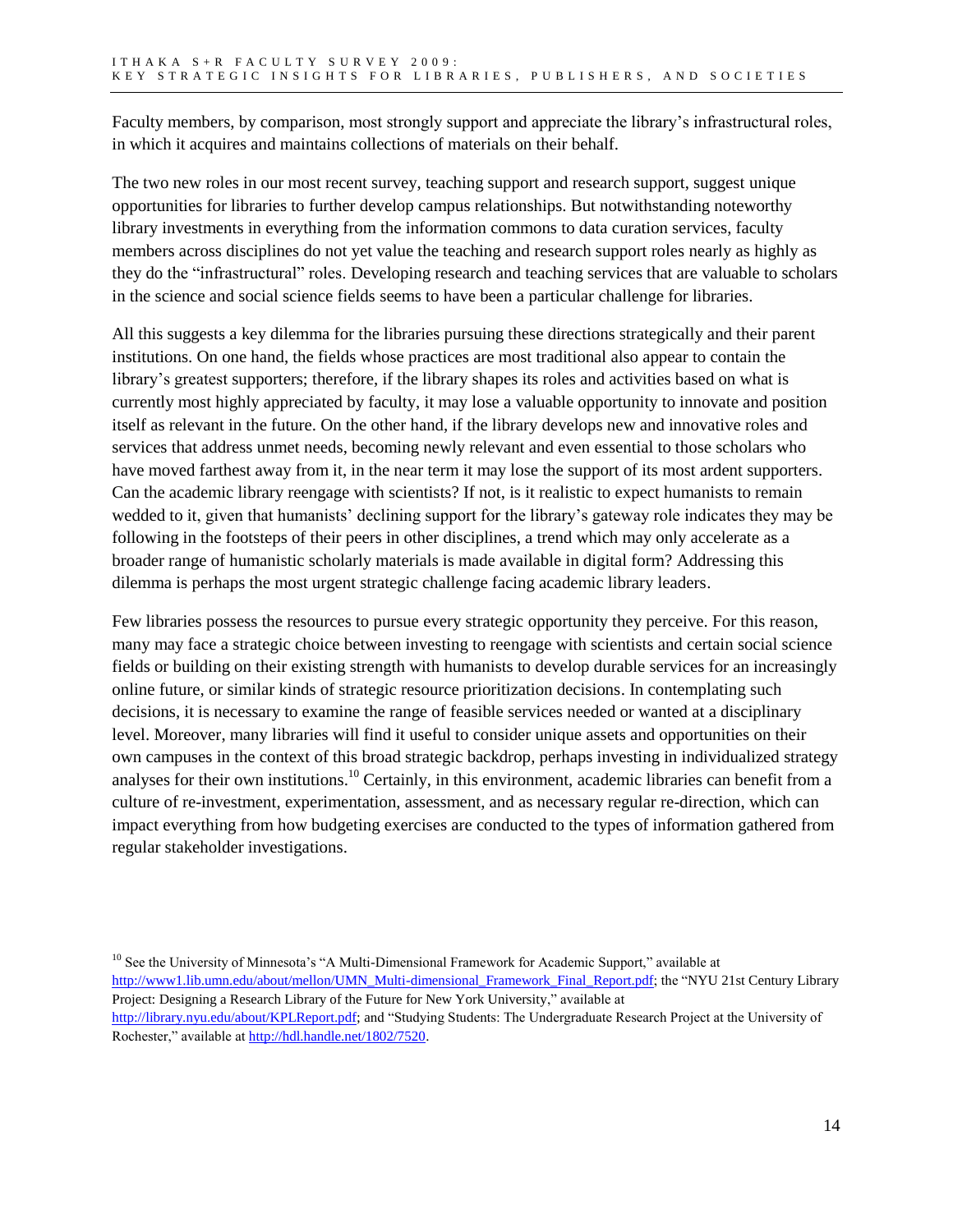## <span id="page-16-0"></span>**C H A P T E R 2 : T H E F O R M A T T R A N S I T I O N F O R S C H O L A R L Y W O R K S**

As more and more new scholarly works are produced in digital form, and as increasing waves of digitization have brought a wide range of primary and secondary scholarly materials online, faculty attitudes and behaviors regarding digital scholarly materials have evolved rapidly, altering needs and expectations for scholarly materials in physical form. Scholarly journals have been at the forefront of this transition. Faculty attitudes suggest that a tipping point has been passed for journal current issues, and, with certain narrow exceptions, that print editions of current issues of scholarly journals are rapidly becoming a thing of the past. And although faculty attitudes on journal backfiles have not yet experienced the same nearly-complete shift, they are changing in parallel with library resource constraints such that backfile print collections will increasingly be replaced exclusively by digitized versions. Our findings raise key strategic questions for publishers and libraries alike on when and how to wind down print publishing and collecting programs and on how digitization will reshape collections management for print collections of journal backfiles.

The same transition in faculty attitudes has not yet occurred for other types of materials, perhaps only because digitization and digital dissemination has been a more recent phenomenon beyond journals. While e-books, for example, remain less important than e-journals to faculty research practices, they have come to play increasingly important roles and their preservation is valued. But, while the tipping-point has been passed for scholarly journals and access will ultimately be provided solely in electronic format, there is as yet little evidence to suggest that a print-to-electronic transition for e-books is likely to play out in the same way. Understanding the unique affordances of monographs is an important challenge for libraries and publishers that have successfully pursued the format transition for journals.

Looking broadly across material types, faculty members" growing comfort relying exclusively on digital versions of scholarly materials opens new opportunities for libraries, new business models for publishers, and new challenges for preservation.

## <span id="page-16-1"></span>*Current issues of scholarly journals*

Scholarly journals have continued their inexorable transition to digital format, with growing acceptance and in some cases enthusiasm for the substitution of electronic for print journal materials. Long-standing disciplinary patterns continue to hold: humanists remain more attached to print than their colleagues in the social sciences and, especially, the sciences. All signs indicate that faculty are widely prepared for a complete transition away from print to digital-only for current issues of scholarly journals.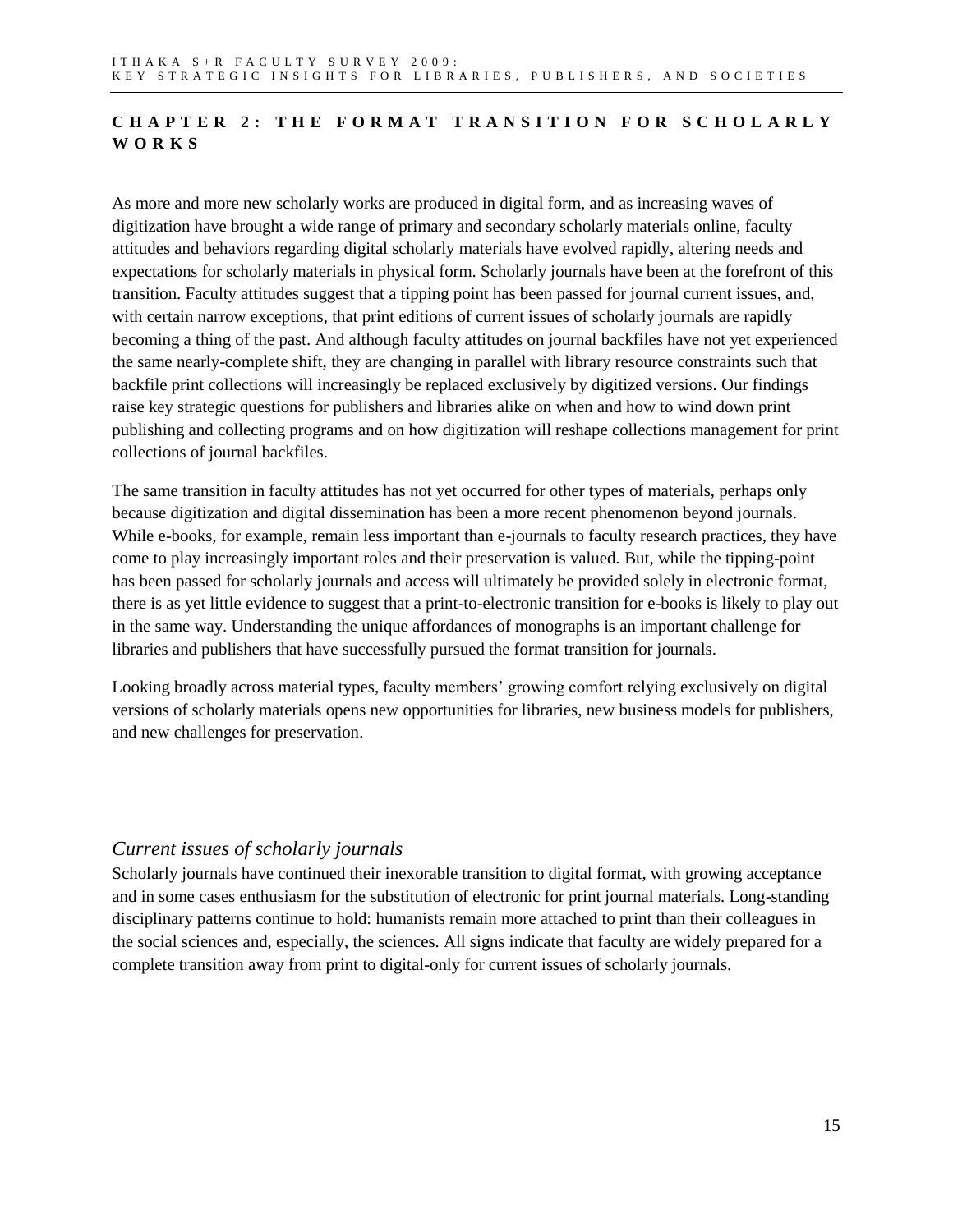<span id="page-17-0"></span>**Figure 12: Percent of faculty strongly agreeing with the statement "If my library cancelled the current issues of a print version of a journal but continued to make them available electronically, that would be fine with me," in 2003, 2006, and 2009** 



On current issues acquisitions, there is widespread agreement that the ongoing transition meets the needs of faculty. Nearly three-quarters of faculty agreed strongly that it would be "fine" with them for their library to cancel current issues of a print version of a journal while continuing to make them available electronically, a figure that has steadily and substantially risen over the years (see [Figure 12\)](#page-17-0). As publishers have indicated that electronic is the "version of record" and in many cases added additional content, features, and functionality to their electronic versions that are not available in print, this shift is not surprising.

This attitude is almost universally shared by social scientists and scientists (see [Figure 13\)](#page-17-1), with less than 10% of these faculty members holding a negative perception about print cancellations. Even among humanists, strong support for this point of view has continued to grow over time, and a solid majority of humanists have asserted their comfort with such substitution for current issues of journals.

There are, certainly, differences even between humanists. Art historians and Asian studies faculty are the only disciplines in which less than a majority support the transitioning of current issues, while philosophers

<span id="page-17-1"></span>**Figure 13: Percent of faculty strongly agreeing with the statement: "If my library cancelled the current issues of a print version of a journal but continued to make them available electronically, that would be fine with me," by disciplinary grouping**



are relatively more accepting of this transition than are most humanists. But even among more "conservative" faculty, attitudes have continued to shift and comfort with this transition has continued to grow. For example, although still less accepting than their peers, art historians" comfort with the transition has grown at about the same rate as their humanist peers. Although humanists are not yet as uniformly accepting of this transition as the other disciplinary groupings, attitudes are relatively positive; less than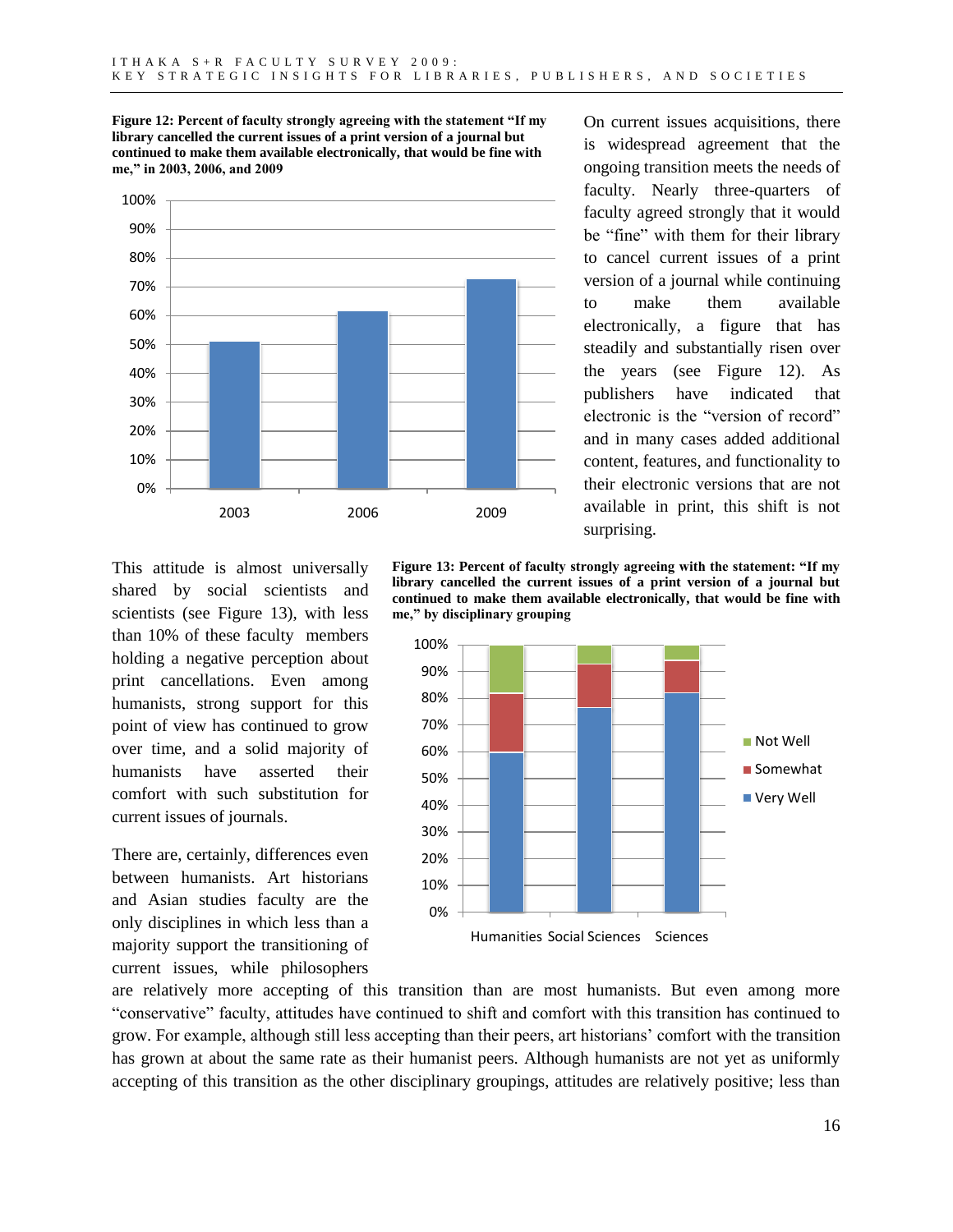20% of humanists strongly disagree with the assertion that it "would be fine" with them to cancel print current issues in favor of electronic.

This growing acceptance of digital current issue substitution validates the choices of many libraries to transition their subscriptions to electronic-only. Although a sensitive and nuanced approach is needed – as mentioned above, several disciplines remain less comfortable with such a transition even for current issues – these national findings suggest that libraries may be able to move relatively aggressively in switching most remaining print subscriptions to electronic-only with minimal impact on users.



<span id="page-18-0"></span>

But the nature of the print to electronic transition for current issues looks somewhat different if examined not from the campus level but instead from the system-wide level. Although faculty members are broadly accepting of the cancellation of local print subscriptions for current issues of the journals they use, they are less comfortable with the idea of the journals they rely on switching to an electronic-only publishing model (see [Figure 14\)](#page-18-0).

Harley et al suggested that, as authors, faculty view the print versions as fulfilling other important purposes, such as setting limits on

acceptance rates and thereby establishing the prestige of the journal title itself.<sup>11</sup> It is also possible that lingering concerns about the reliability of e-journal preservation may drive relatively lower faculty acceptance of the cessation of print publishing. While some publishers had envisioned a relatively straightforward winding-down of print publishing programs, these findings suggest that more strategic planning, perhaps engaging publishers and libraries together, might be called for to make a smart and complete transition from print to electronic journal publishing both taking into account library, publisher, author, and reader perspectives.<sup>12</sup>

<sup>&</sup>lt;sup>11</sup> The recent work of the Center for Studies in Higher Education at UC Berkeley corroborates this author impression, especially in certain disciplines such as political science, with faculty describing electronic-only journals as "lack[ing] prestige" or not having "gravitas." Diane Harley et al., "Assessing the Future Landscape of Scholarly Communication: An Exploration of Faculty Values and Needs in Seven Disciplines" (UC Berkeley: Center for Studies in Higher Education, 2010), [http://escholarship.org/uc/cshe\\_fsc.](http://escholarship.org/uc/cshe_fsc)

<sup>&</sup>lt;sup>12</sup> Some publishers have begun to shift their print publishing to "condensed and rotated" format, continuing to produce a print version at least for the time being while reducing its cost. In the medium term, perhaps there is a role for print-on-demand, potentially driven by the Espresso Book Machines that have been acquired by a number of libraries, in this wind-down.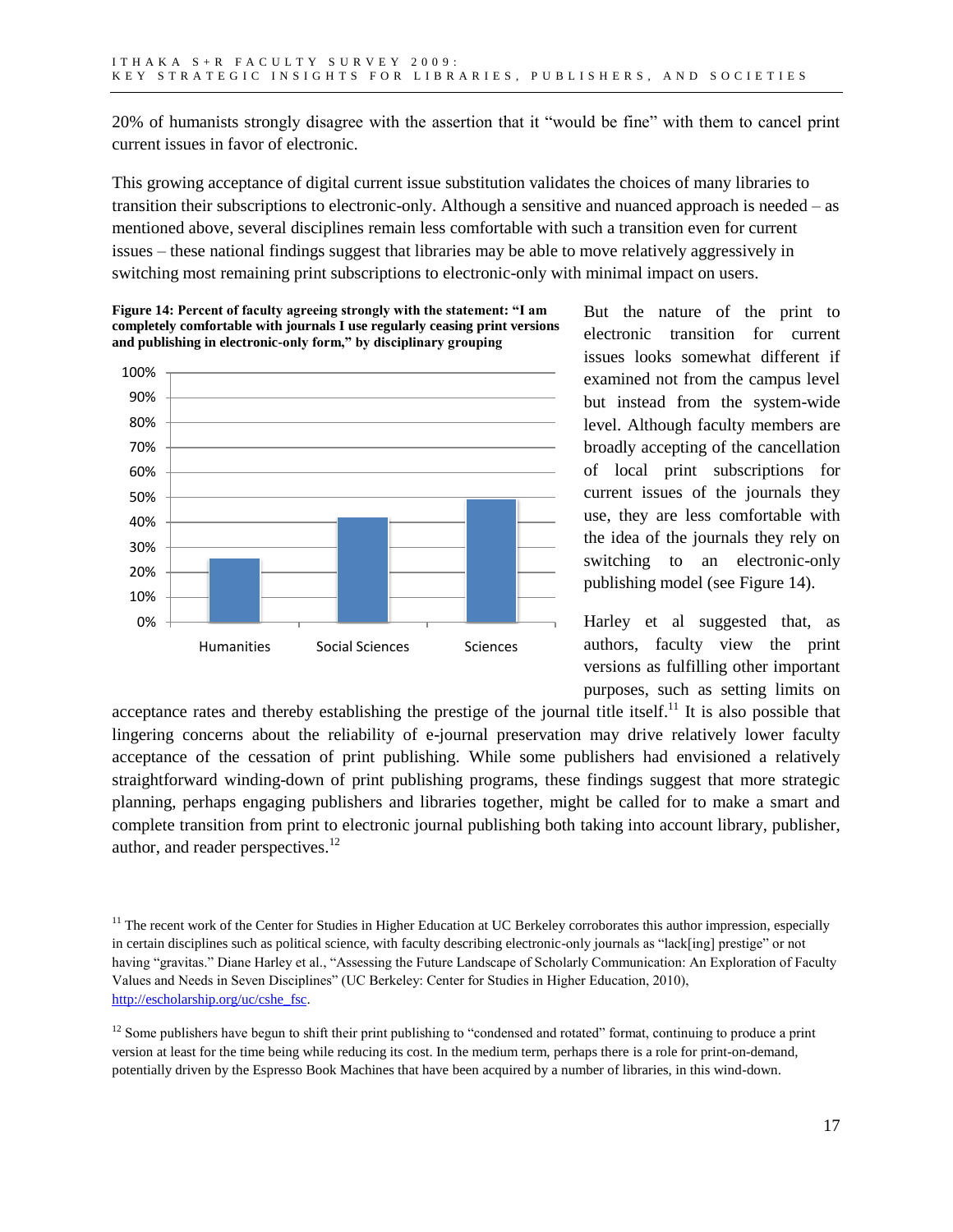## <span id="page-19-0"></span>*Backfiles of scholarly journals*

While there is great and growing agreement that current issues can be migrated to an electronic-only format, especially now that electronic is often the "format of record," faculty attitudes toward backfiles are somewhat more mixed. For backfiles, a variety of providers, including but not limited to publishers, have digitized thousands of journal titles, at various levels of quality that may at times diverge to at least some degree from the original published print version, with a variety of provisions for digital preservation and post-cancellation access. It is therefore understandably more difficult for faculty members to contemplate removing a resource currently available to them than to consider foregoing purchase of the new digital "format of record," especially if the opportunity costs associated with retaining print are not borne by faculty members but rather by the library. Even so, the trend line indicates that faculty support for a backfiles format transition is increasing.

<span id="page-19-1"></span>**Figure 15: Percent of faculty agreeing strongly with the statement: "Assuming that electronic collections of journals are proven to work well and are readily accessible, I would be happy to see hard-copy collections discarded and replaced entirely by electronic collections," in 2003, 2006, and 2009**



Our study gauged the reaction of faculty to an extremely strongly worded statement, asking if they would be "happy" with their library having "hard-copy collections" discarded" and replaced entirely by electronic collections. The notion of anyone being "happy" about any loss, no matter how minor, may seem unlikely. Still, attitudes on this question changed significantly between 2006 and 2009. Although still a minority, more than a third of respondents now agree strongly that they would be "happy" to see hardcopy collections of scholarly journals discarded and replaced entirely by electronic collections (see [Figure 15\)](#page-19-1). And exactly half of

respondents respond at least somewhat positively to this notion, $13$  indicating that although faculty members may not be "happy" to see print backfiles go, many are at least not strongly opposed to the idea.

<sup>13</sup> While we measure "strong agreement" as responses of 8-10 on a 1-10 scale, positive responses include the wider range of responses from 6-10.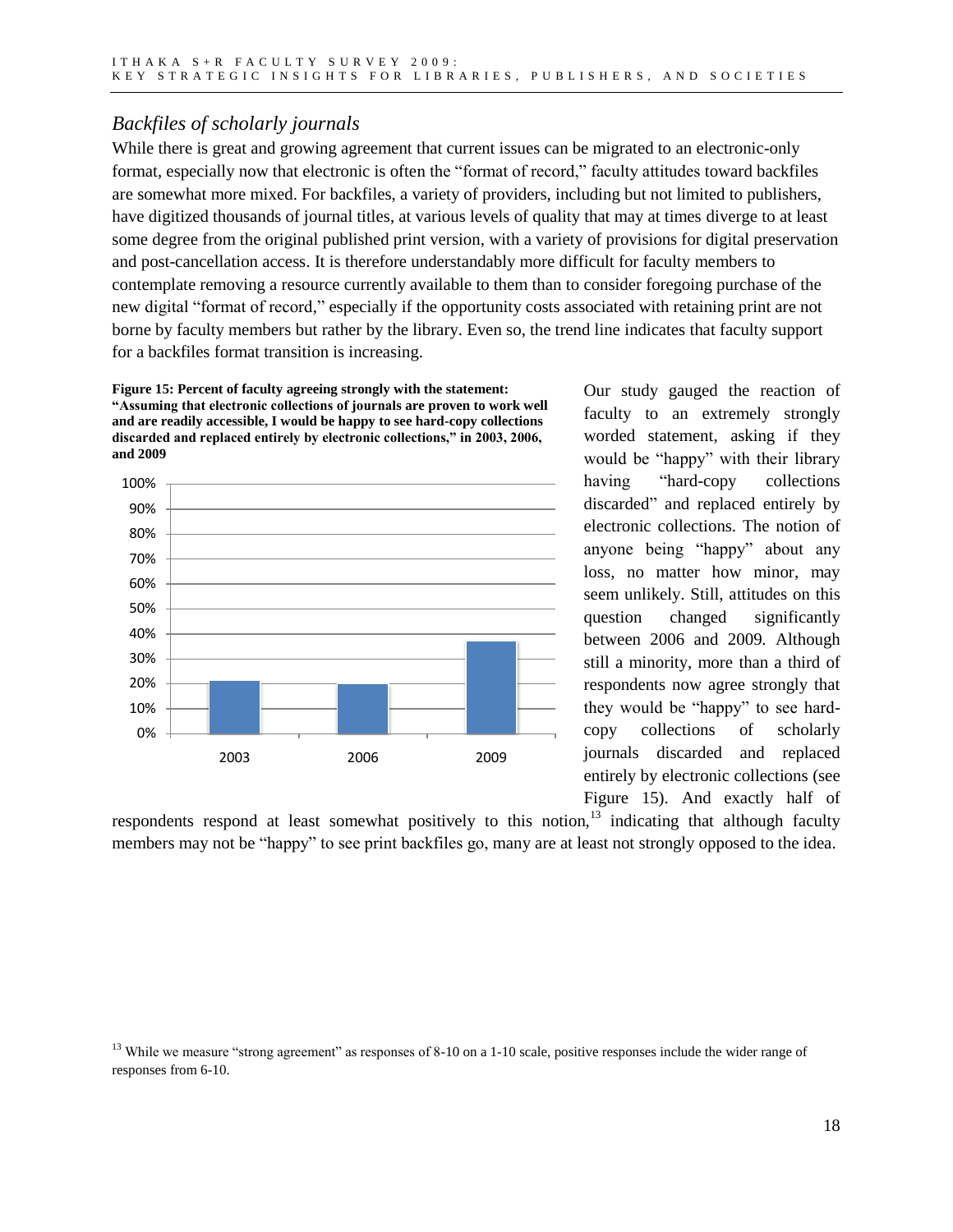Unsurprisingly, social scientists and scientists are far more comfortable with such a substitution than are their colleagues in the humanities, but attitudes have shifted substantially among all disciplinary groups since 2006. Even among scientists, the majority of respondents are still not "happy" about the prospect of wholesale electronic-for-print substitution, but the accelerating rate of change in attitudes on this topic seen in the 2009 study suggests that a tipping point may be in sight even if it has not yet been reached (see [Figure 16\)](#page-20-0).

<span id="page-20-0"></span>**Figure 16: Percent of faculty agreeing strongly with the statement: "Assuming that electronic collections of journals are proven to work well and are readily accessible, I would be happy to see hard-copy collections discarded and replaced entirely by electronic collections," by disciplinary grouping in 2003, 2006, and 2009**



<span id="page-20-1"></span>**Figure 17: Percent of faculty agreeing strongly with the statement: "Regardless of how reliable and safe electronic collections of journals are, it will always be crucial for my college or university library to maintain hard-copy collections of journals," in 2003, 2006, and 2009.**



When asked about their continuing need for access to backfiles in print form, a complementary picture emerges: only slightly more than a third of faculty indicated their sense that it would *always* be *crucial* for *their own* college or university library to maintain print journal collections (see [Figure 17\)](#page-20-1). These overall figures mask dramatic differences among individual disciplines" reactions to print backfiles deaccessioning. Faculty in business, economics, and several of the sciences are among the most enthusiastic about the transitioning of print backfiles to electronic-only, offering an opportunity for

immediate impact, while humanities disciplines like art history and classics are not ready for local print holdings to be replaced with electronic resources.

Declining faculty reliance on local print collections may pose a challenge for libraries, as local investment in print preservation efforts may go unrecognized and unrewarded just as efforts to withdraw local print holdings may elicit controversy. Notably, there is no more interest in local print preservation efforts among faculty at the largest institutions, which are assumed by many to bear the lion"s share of responsibility for preservation, than at other institutions. New methods to more efficiently distribute these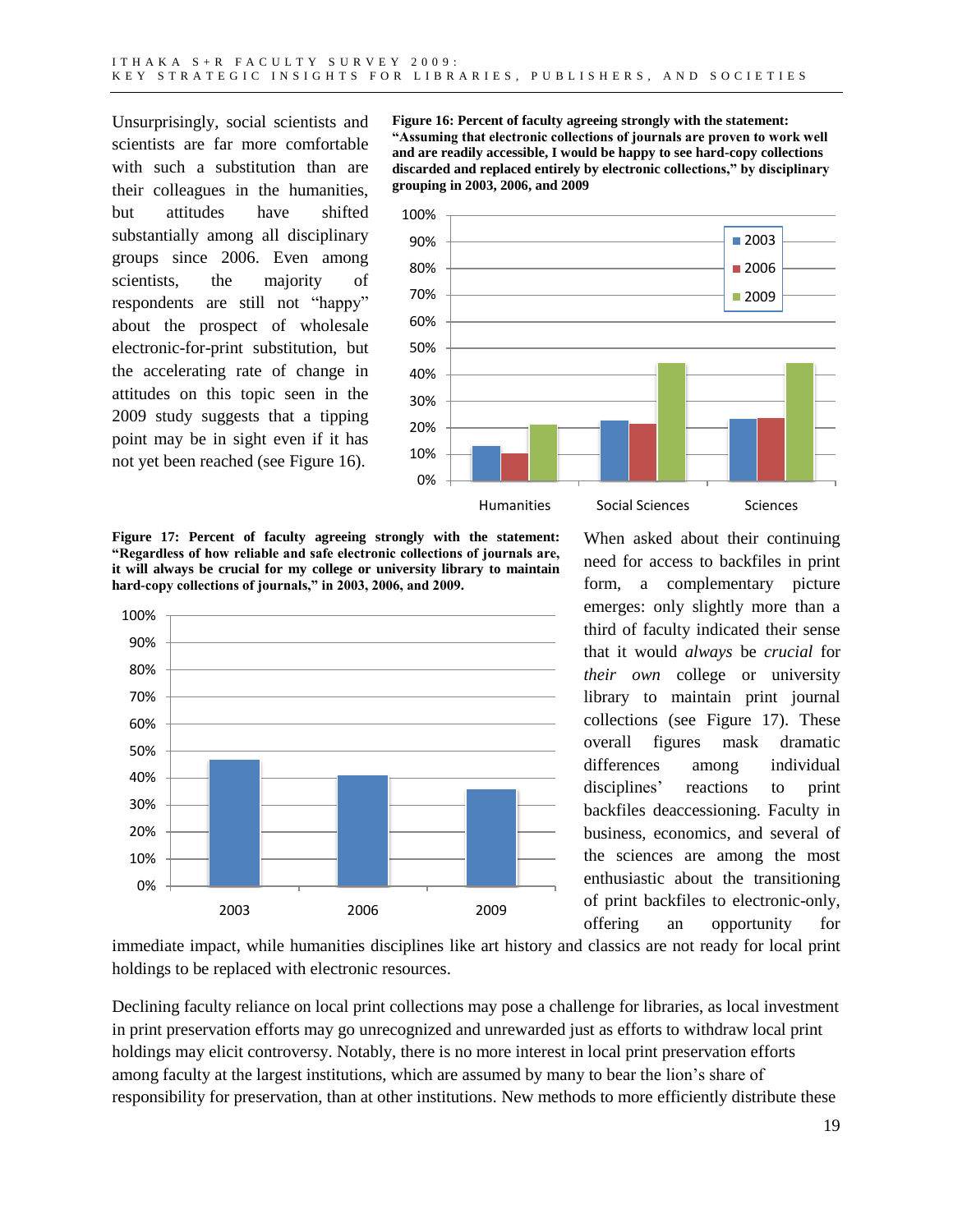responsibilities and costs in ways that better balance with faculty valuation of local investment in print preservation are needed and are the principal motivation behind the library movement to develop print repositories.<sup>14</sup>

<span id="page-21-0"></span>**Figure 18: Percent of faculty agreeing strongly with the statement: "Regardless of how reliable and safe electronic collections of journals are, it will always be crucial for \_\_\_\_\_\_\_ to maintain hard-copy collections of journals," in 2003, 2006, and 2009**



In comparing the previous statement about local retention with a similar question about retention *somewhere* in the library community, it is clear that, while faculty continue to value print preservation, they seem to be feeling less of a need to have immediate access to print journals locally. Both figures have drifted downward over the last decade (see [Figure 18\)](#page-21-0). They have varied predictably by discipline – both numbers are substantially higher for humanists than for scientists. Overall, over time and by discipline, concern that print be maintained *somewhere* has consistently trumped interest in local print preservation.

These attitudes do not give libraries a clear mandate with respect to print preservation: they neither indicate that local print collections remain functionally relevant to faculty work processes nor suggest that faculty are increasingly willing to see local print collections discarded and rely on remote access; rather, they seem to demonstrate a slowly declining valuation of print preservation in general.

These faculty attitudes may in the long term prove challenging to the print repository strategy that many libraries and consortia are today pursuing. Today, a slim majority of faculty members agree strongly that print collections should be retained remotely following their digitization, but long-term trends indicate a continuing decline in prioritization of these activities. Just as decreasing faculty support for local print preservation activities shapes the environment for library investment in these areas, so the declining mandate from faculty members to support remote preservation activities may have an impact over time. A print repository strategy therefore must also incorporate system-wide efficiencies in print collection management that reduce the burdens of preservation while still prioritizing the responsible maintenance of print.<sup>15</sup>

<sup>&</sup>lt;sup>14</sup> For more on print repositories, see Reilly, Bernard F., Jr. Developing Print Repositories: Models for Shared Preservation and Access. Washington, DC: Council on Library and Information Resources, 2003.

<sup>&</sup>lt;sup>15</sup> Ithaka S+R's What to Withdraw initiative provides a framework for balancing these considerations from a system-wide perspective to enable library action. Roger C. Schonfeld and Ross Housewright, "What to Withdraw? Print Collections Management in the Wake of Digitization" (Ithaka S+R, September 29, 2009), [http://www.ithaka.org/ithaka-s-r/research/what-to](http://www.ithaka.org/ithaka-s-r/research/what-to-withdraw)[withdraw.](http://www.ithaka.org/ithaka-s-r/research/what-to-withdraw)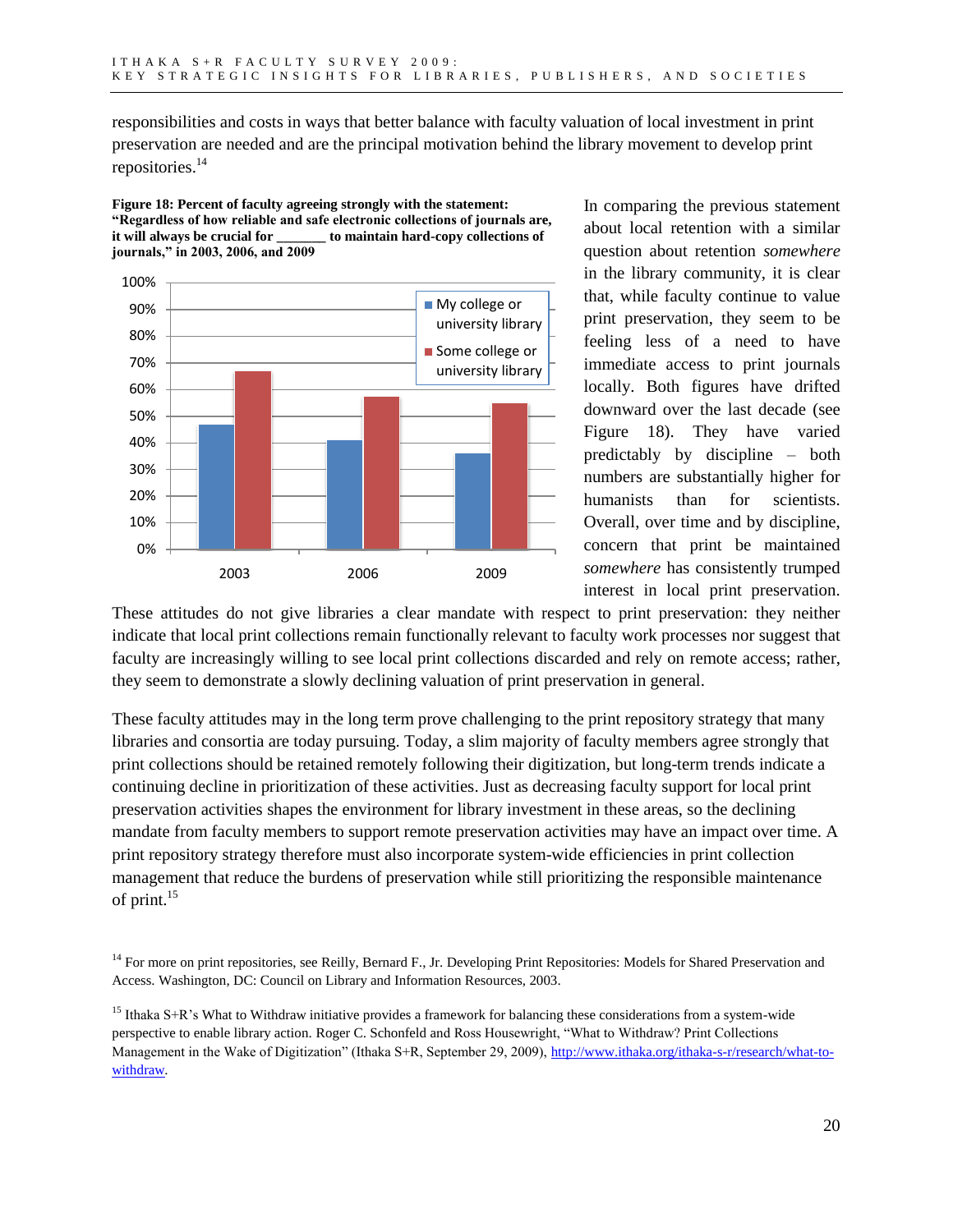### <span id="page-22-0"></span>*Preservation of electronic journals*

Faculty attitudes with respect to electronic preservation of journal materials appear much less complex; faculty members' sense of the significance of long-term preservation of electronic journals has steadily increased over time (see [Figure 19\)](#page-22-1). Interestingly, faculty assessments of the importance of these preservation activities have grown even faster than faculty themselves expected. There is now virtually unanimous agreement on the importance of long-term ejournal preservation, suggesting that faculty care most about the preservation of those materials that they make greatest use of today and expect to be important to them in the future.

<span id="page-22-1"></span>**Figure 19: Percent of faculty responding "very important" to the question "How important is the long-term preservation of electronic journals to you?" today and to the question "Thinking about 5 years from now, how important do you think the long-term preservation of electronic journals will be to you?" in 2003, 2006, and 2009**



Libraries may be able to harness this near-unanimous agreement to garner support for a more holistic view of the preservation of the intellectual contents of journals across formats, linking up their diverse preservation activities into a coherent vision. Publishers may also find guidance in these findings, which suggest that a transparent program for long-term electronic preservation of their publications may be viewed positively by, and afford value to, many of their faculty constituents. In any case, effective and sustainable models for the preservation of electronic journals– which will likely look very different from the "preservation by proliferation" approach used in the long-term maintenance of physical materials – must be developed. $16$ 

<sup>16</sup> See the recent report, "Sustainable Economics for a Digital Planet: Ensuring Long-Term Access to Digital Information" (Blue Ribbon Task Force on Sustainable Digital Preservation and Access, February 2010), [http://brtf.sdsc.edu/biblio/BRTF\\_Final\\_Report.pdf.](http://brtf.sdsc.edu/biblio/BRTF_Final_Report.pdf)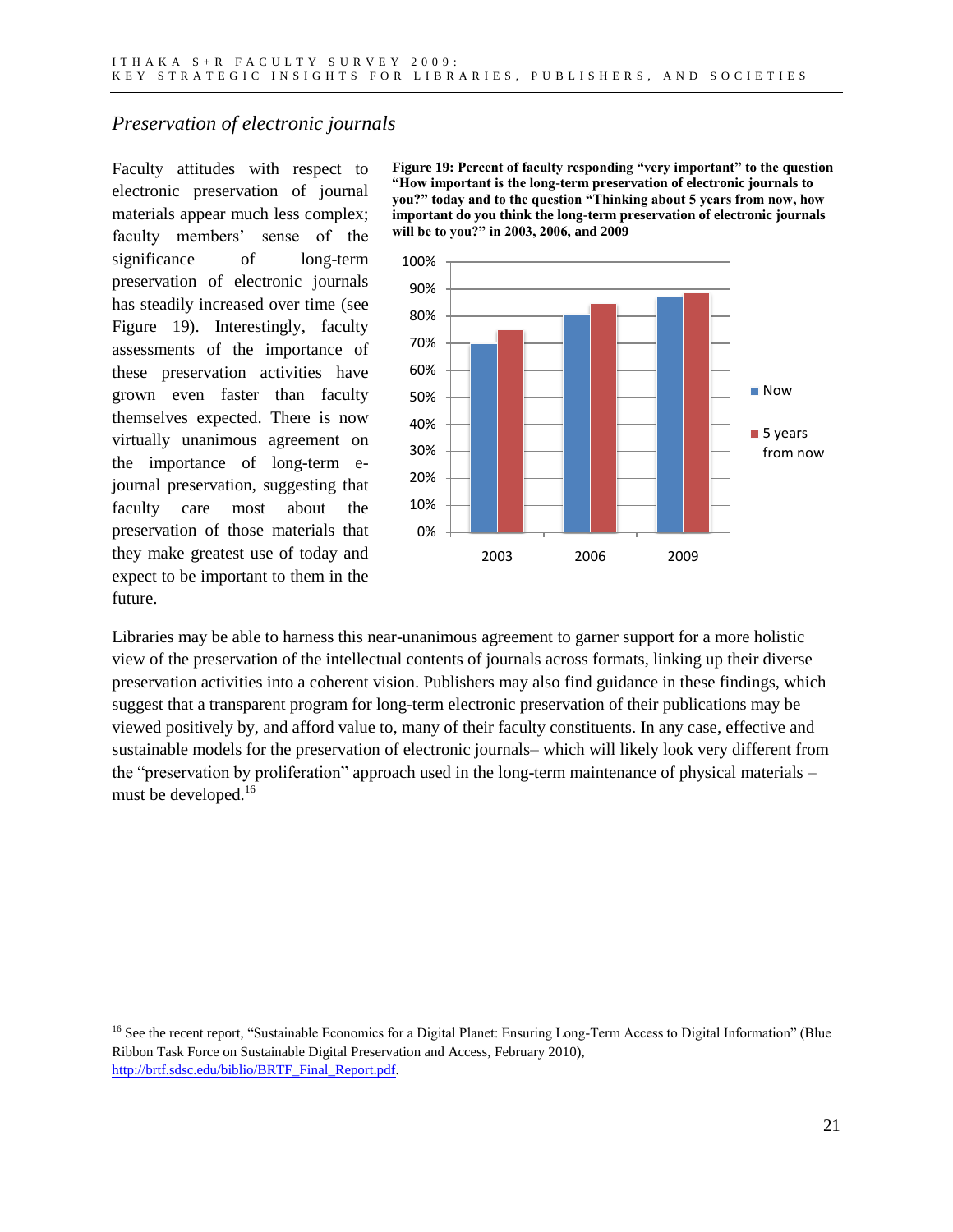#### <span id="page-23-0"></span>*Format & preservation of other scholarly materials*

Although scholars across disciplines highly value the electronic format for journals, opinions on the importance of other types of digital materials vary more widely. Broadly speaking, scholars, regardless of field, indicate a general preference that digital materials be preserved. This interest in preservation sometimes outpaces actual use substantially: while there is rough parity in levels of agreement about the importance of e-journals and of their preservation, other formats vary substantially. In the cases of both e-books and digitized primary source collections, far more faculty feel that it is important that <span id="page-23-1"></span>**Figure 20: Percent of faculty responding "very important" to the questions "How important is this item to your research or teaching?" and "How important is the long-term preservation of this type of digital materials?"**



these materials be preserved than actually feel that these types of materials are particularly important to their research and teaching at this point in time (se[e Figure 20\)](#page-23-1).

<span id="page-23-2"></span>



Different disciplines value preservation primarily of the materials that they most value for their research or teaching: reasonably, humanists prioritize preservation of digitized primary source collections and e-newspapers far more than their colleagues in the social sciences and sciences, while scientists and social scientists value the preservation of data sets far more than do humanists (see [Figure 21\)](#page-23-2).

If many faculty members think all information sources are trending to digital over time, views on preservation outpacing actual usage may represent a kind of forecasting

of expected value. Alternatively, the divergence of concern for preservation from actual use could be interpreted to suggest that much of this demand for preservation is soft – faculty would prefer preservation in the abstract, but ultimately may not yet receive enough real-world value from some materials to support investment in their preservation when this comes at the cost of other and more immediately valuable activities.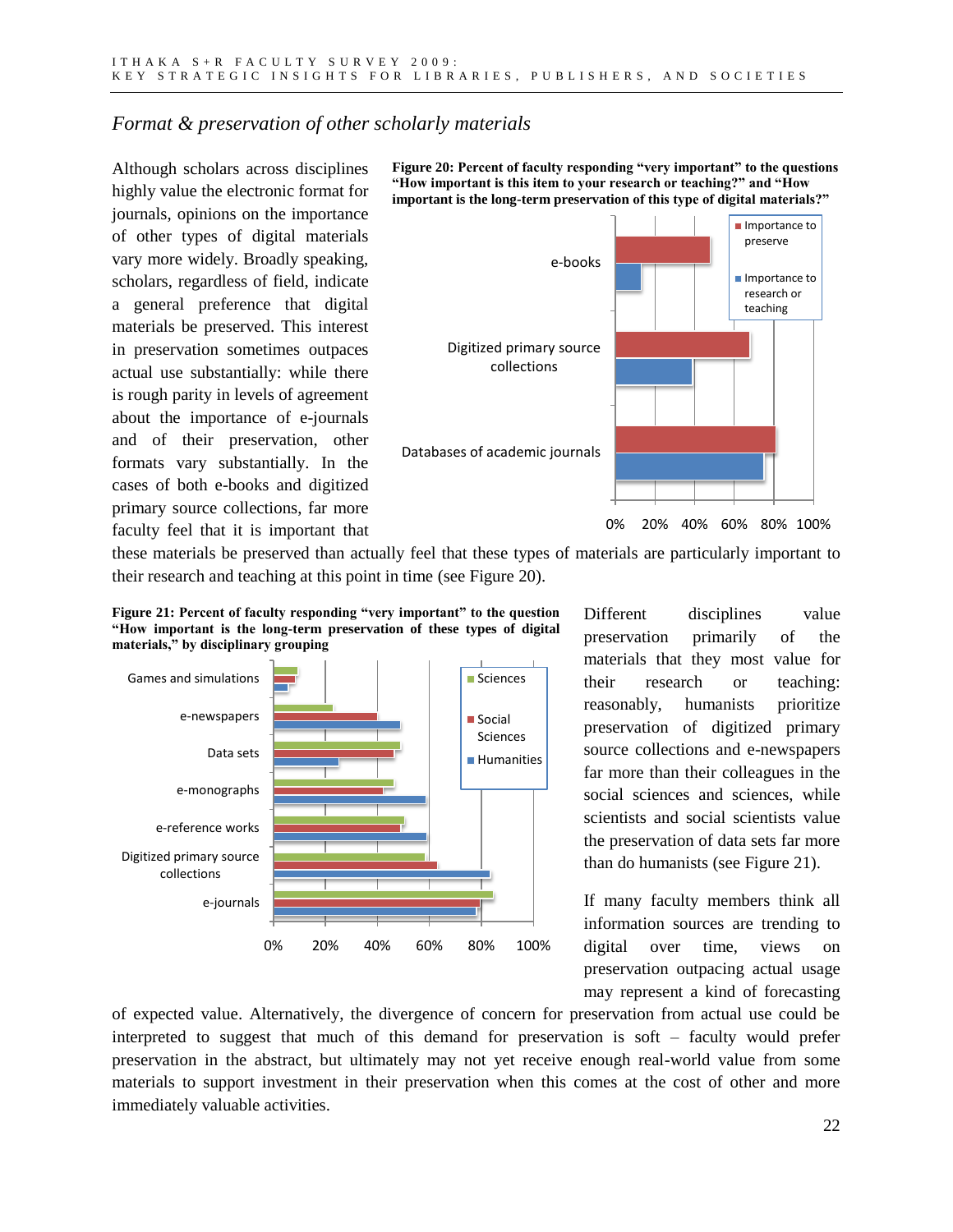The case of e-books draws this contrast into stark relief: while about half of all respondents indicate longterm e-book preservation is very important, only a small fraction of faculty actually make use of e-books in the course of their research or teaching. Balancing apparent faculty demand for the preservation of ebooks with their relatively low level of use may pose a future challenge for the library that in some ways parallels current print collections management dilemmas: either invest in redundantly preserving materials that receive relatively little use, or help faculty understand and accept the strategies that underlie deaccessioning decisions. For e-books, if a format migration is eventually expected, dual-format preservation strategies may yield additional value in the long run, but otherwise they may eventually need to be rethought. Some libraries are already electing to pursue digital-only acquisitions for science monographs that have strong digital preservation assurances.

<span id="page-24-0"></span>

E-resources specific to your discipline Databases of academic journals Your library's online catalog E-resources covering various disciplines Abstracting & indexing databases Archives and special collections Non-textual material Digitized primary source collections Other library's online catalogs Free, web-based educational resources E-books



Despite the arrival of devices like Amazon"s Kindle – and about ten percent of respondents indicated that they own an e-book device like the Kindle – e-books have remained marginal to scholars as tools for their research and teaching. When asked to rank a variety of different types of electronic resources according to their importance to research and teaching, faculty placed the e-book solidly in last place, lower than free web-based educational resources (like MIT"s OpenCourseWare) and trailing all other resources by a significant margin (see [Figure 22\)](#page-24-0). Still, more faculty members expect

0% 10% 20% 30% 40% 50% 60% 70% 80% 90% 100%

e-books to be important in five years from now, with 31% expecting that e-books will be valuable in five years as compared to only 13% today, suggesting that it may yet be early days for scholarly monographs in digital format.

Unlike the case of journals, where many faculty members are willing to imagine that within a few years, electronic surrogates will largely replace print originals, virtually all respondents dismiss the notion that e-books will displace print originals in a relatively short timeframe. Only four percent of faculty members expressed strong agreement with the statement "Within the next five years, the use of e-books will be so prevalent among faculty and students that it will not be necessary to maintain library collections of hardcopy books." Given the anticipated growing importance of e-books, it will be important to continue assessing whether a format transition similar to the one which has occurred for journal materials is likely.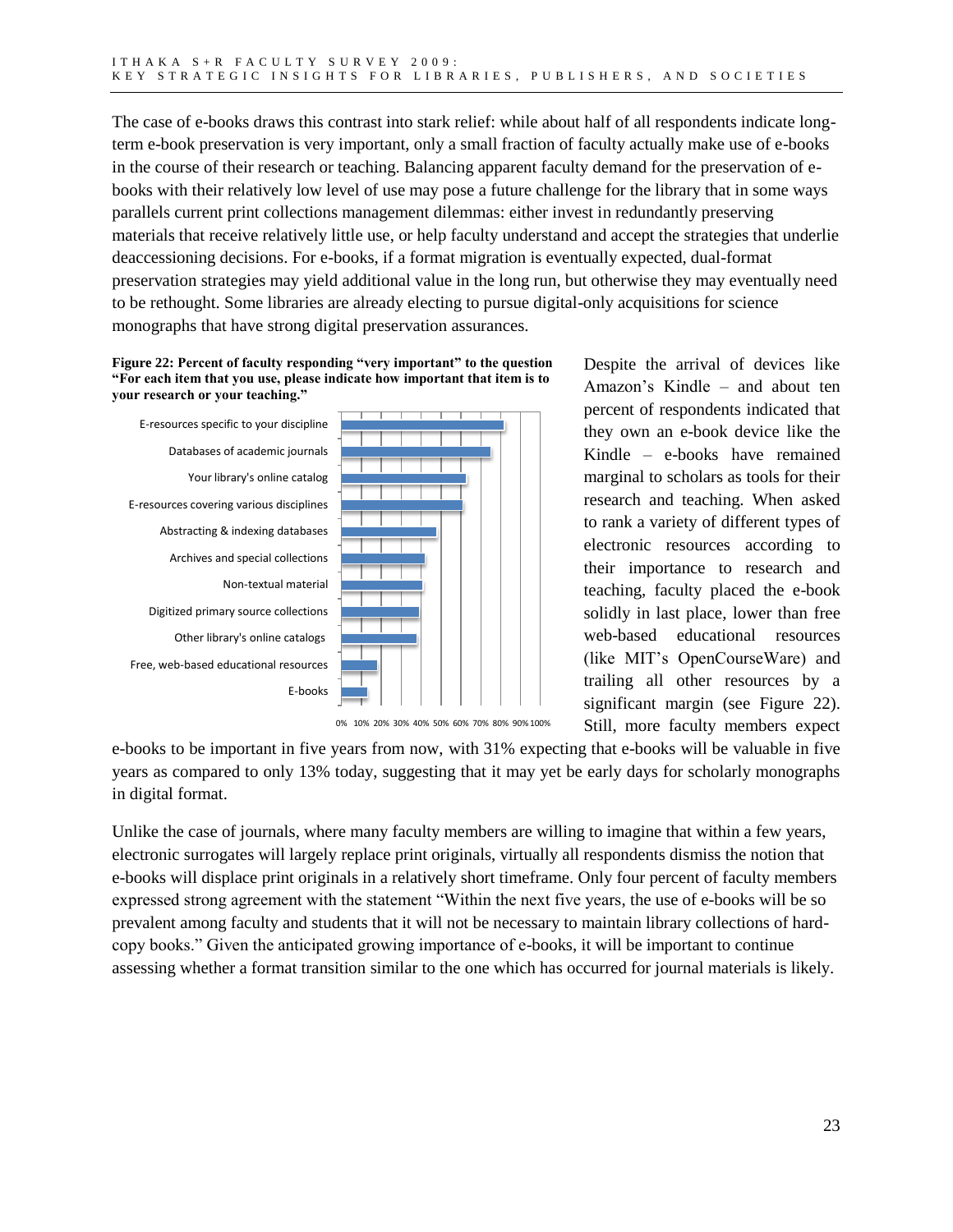## <span id="page-25-0"></span>*Summary*

In the eyes of faculty, electronic versions of journals are now utterly mainstream. While print journals may continue to play a limited role for faculty with specific needs that are otherwise poorly met, digital versions are clearly the medium of choice for most faculty members, even among humanists. Bringing together the preservation and business models to wind down print publishing and collections programs wherever appropriate would probably reduce expenditures by publishers and libraries alike.<sup>17</sup>

Especially in the case of backfile journal collections, structural changes in system-wide library collections management processes may be needed in order to facilitate a print-to-electronic transition that will support remaining faculty needs for some print materials and effectively balance local flexibility with system-wide preservation priorities. Beyond preservation of print versions, there are also opportunities for publishers and other backfile suppliers to ensure that their digitized versions not only meet faculty access requirements but can also serve as a substitute for print for a preservation perspective. The time to lay the groundwork for this transition is now.

Other types of scholarly materials have not yet experienced the same type of transition, and careful attention must be paid to the different roles that digitized and born-digital versions of other materials have the potential to play. But as faculty increasingly turn to digital materials such as e-books, new dissemination and preservation models will surely need to be developed.

<sup>&</sup>lt;sup>17</sup> It certainly would do so for nonsubscription costs for libraries: Schonfeld, Roger C., Donald W. King, Ann Okerson, and Eileen Gifford Fenton. The Nonsubscription Side of Periodicals: Changes in Library Operations and Costs between Print and Electronic Formats. Washington, DC: Council on Library and Information Resources, 2004.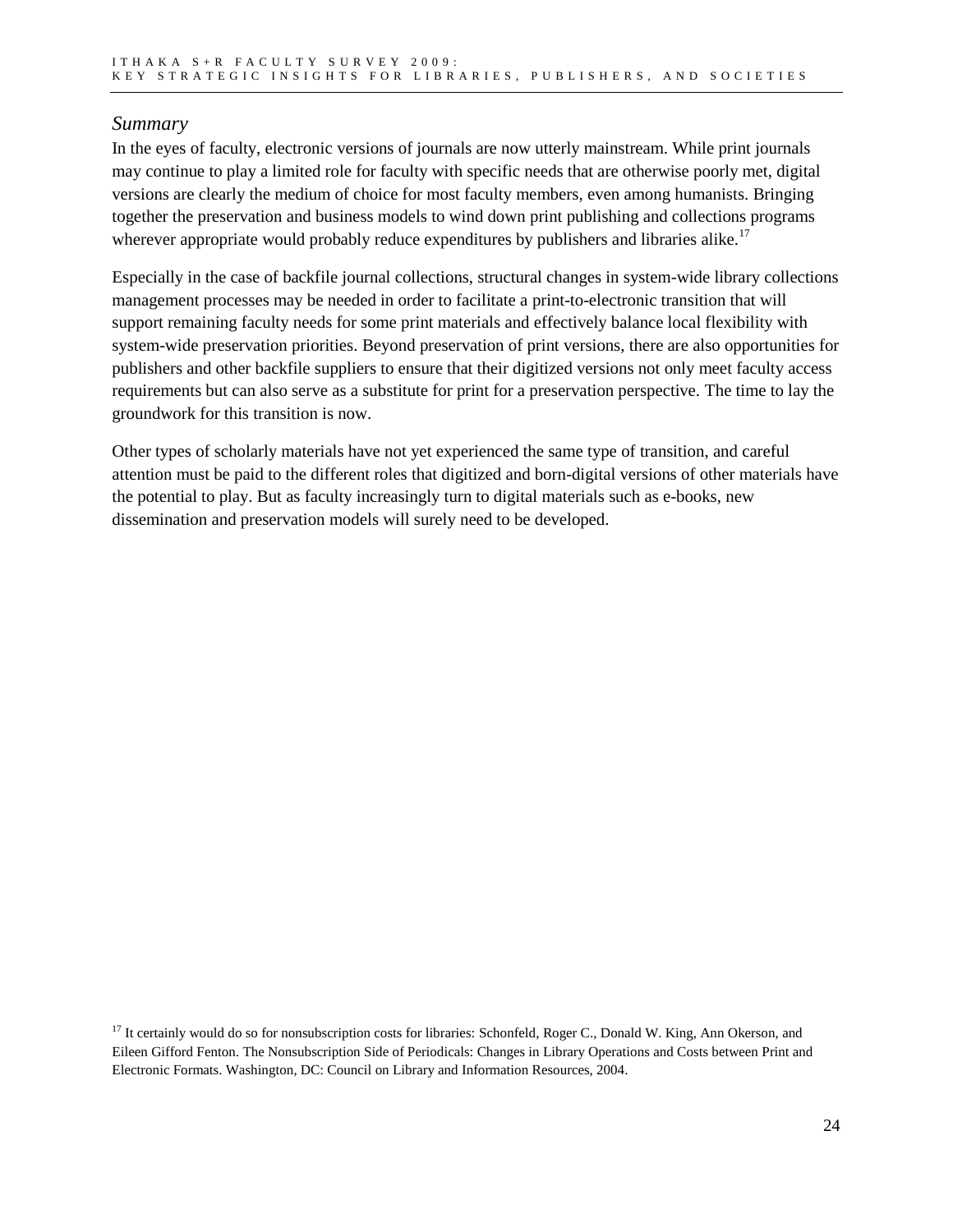#### <span id="page-26-0"></span>**C H A P T E R 3 : S C H O L A R L Y C O M M U N I C A T I O N S**

In both mainstream and academic circles, the potential of new online communications channels – blogs, Twitter, digital content repositories, and more – to transform interactions and level historic barriers has been widely discussed and celebrated. But thus far, our ability to document the impact among faculty of these radical new abilities to communicate has been extremely limited. Traditional channels – often made more efficient by the transition to digital but otherwise largely unchanged – remain the most important ways in which faculty communicate both formally and informally. And unlike many of the other topics this study explored, no clear trajectory of change is indicated. Aside from a few outlier disciplines, there are remarkably few attitudinal or behavioral differences on these issues between scholars, whether humanists or scientists. Despite several years of sustained efforts by publishers, scholarly societies, libraries, faculty members, and others to reform various aspects of the scholarly communications system, a fundamentally conservative set of faculty attitudes continues to impede systematic change.

#### <span id="page-26-1"></span>*Faculty objectives*

The fact that faculty respondents unambiguously value their professional networks can be seen across a variety of indicators in the survey. For example, over the years and across disciplines, the single most important factor in selecting where to publish is consistently readership within one"s own discipline (see Figure 23). Over 80% of faculty rated this as very important. Other factors apply, but a broad circulation among a faculty member's own peers is the ultimate motivating factor in determining where to publish.

Despite a continuing communitywide discussion about open access, institutionalized in the last several years in the form of open-access deposit mandates, free accessibility online has remained the lowest **Figure 23: Percent of faculty responding "very important" to the question "When it comes to influencing your decisions about journals in which to publish an article of yours, how important is each of the following characteristics?" in 2003, 2006, and 2009**

The journal is accessible to readers not only in developed nations, but also in developing.. The journal is highly selective; only a small percentage of submitted articles are published Measures have been taken to ensure the protection and safeguarding of the journal's... The journal permits scholars to publish articles for free, without paying page or article charges The current issues of the journal are circulated widely, and are well read by scholars in your...

The journal makes its articles freely available on the internet, so there is no cost to access or …



0% 10% 20% 30% 40% 50% 60% 70% 80% 90% 100%

priority for scholars across disciplines in their selection of a journal for publication; in fact, prioritization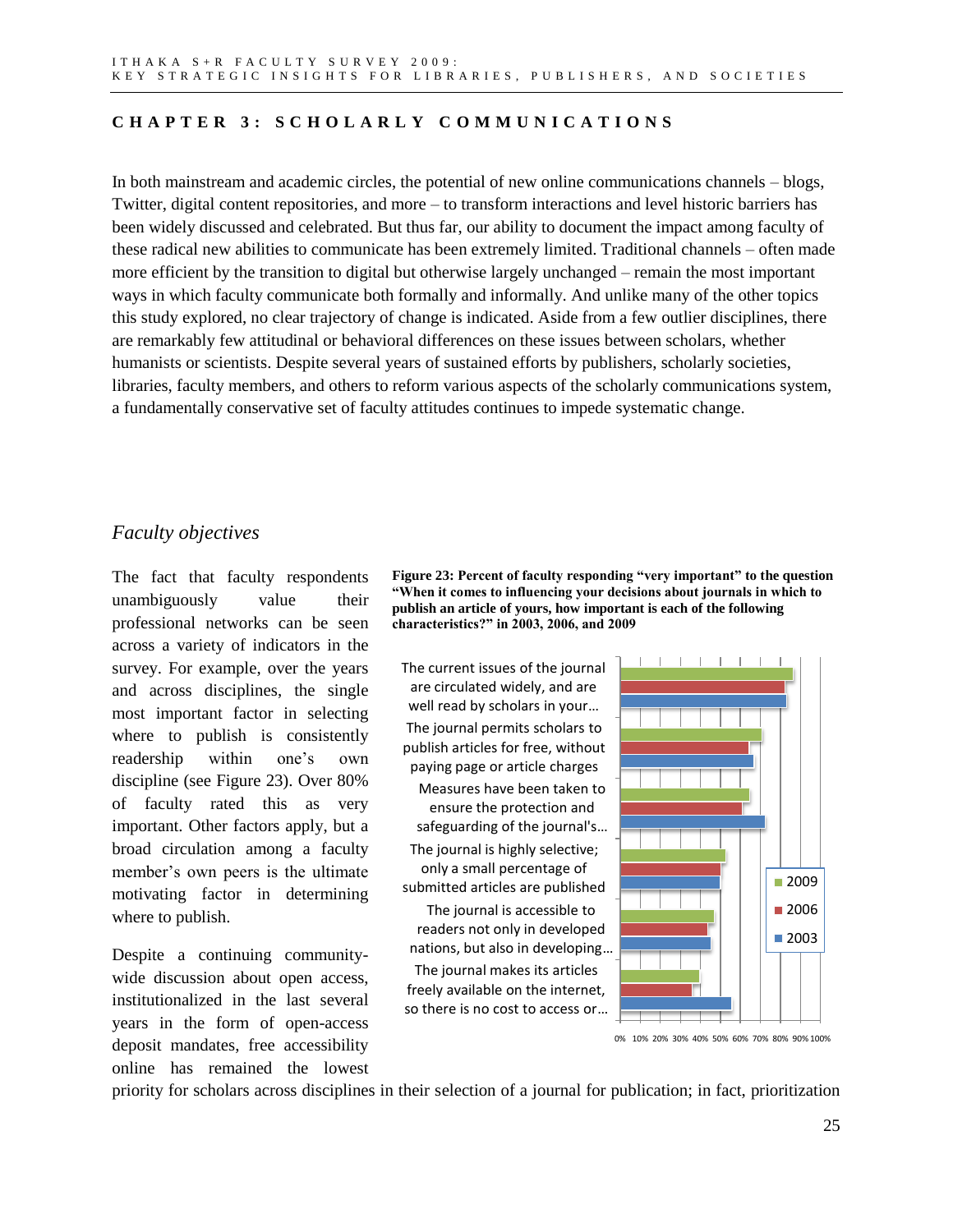of free availability fell substantially between 2003 and 2006. In addition to reputational concerns about the visibility of their work product to their peers, faculty prioritize paying nothing to publish their own articles over the openness of the resulting article, suggesting that the "author-pays" model favored by many open access journals may not match the preferences of many faculty.

The aggregate data presented above do not mask any significant disciplinary differences. Faculty from disciplines where there is a significant amount of open-access pre-print activity, such as physics and economics, prioritize peer visibility for their articles well above an interest in making them openly accessible, just the same as other fields. In fact, these disciplines fall squarely in the middle of the pack in terms of prioritizing free availability of articles online. The number of faculty indicating "free availability" as a priority is highest in fields like sociology and education, and lowest (by a substantial margin) among chemists. But even among disciplines that prioritize free accessibility of their publications relative to their peers, the relative position of free availability versus other journal characteristics is unchanged: in every case, a journal being well-read among one"s peers is the most important characteristic in its selection, and in every case free availability is among the least important. Even those fields that have a significant amount of digital open access activity are no more motivated by reducing the price of articles than are other fields; rather, there appear to be other factors at play.

In general, if faculty members have concerns about the established scholarly communications paradigm, their responses do not indicate a willingness to reshape their behaviors in response to those concerns. For most faculty members, our data seem to be consistent with other research indicating that faculty interest in revamping the scholarly publishing system is secondary to concern about career advancement, and that activities that will not be positively recognized in tenure and promotion processes are generally not a priority (an issue discussed below at greater length).<sup>18</sup> Substantive change to the scholarly communication system is thus unlikely to be driven by faculty attitudes alone; cultural and process changes at the highest level of the university will be needed to realign incentives and institute broad reform. Although faculty attitudes are only one component of policy making for scholarly communications, they may help to explain why policy makers have in some cases turned towards incentives or deposit mandates. Without this kind of interest and investment from university leadership, changes to the scholarly publishing system are likely to happen slowly, if at all.

<sup>&</sup>lt;sup>18</sup> As Harley et al. describe it, "experiments in new genres of scholarship and dissemination are occurring in every field, but they are taking place within the context of relatively conservative value and reward systems that have the practice of peer review at their core." Harley et al., "Assessing the Future Landscape of Scholarly Communication: An Exploration of Faculty Values and Needs in Seven Disciplines," 12.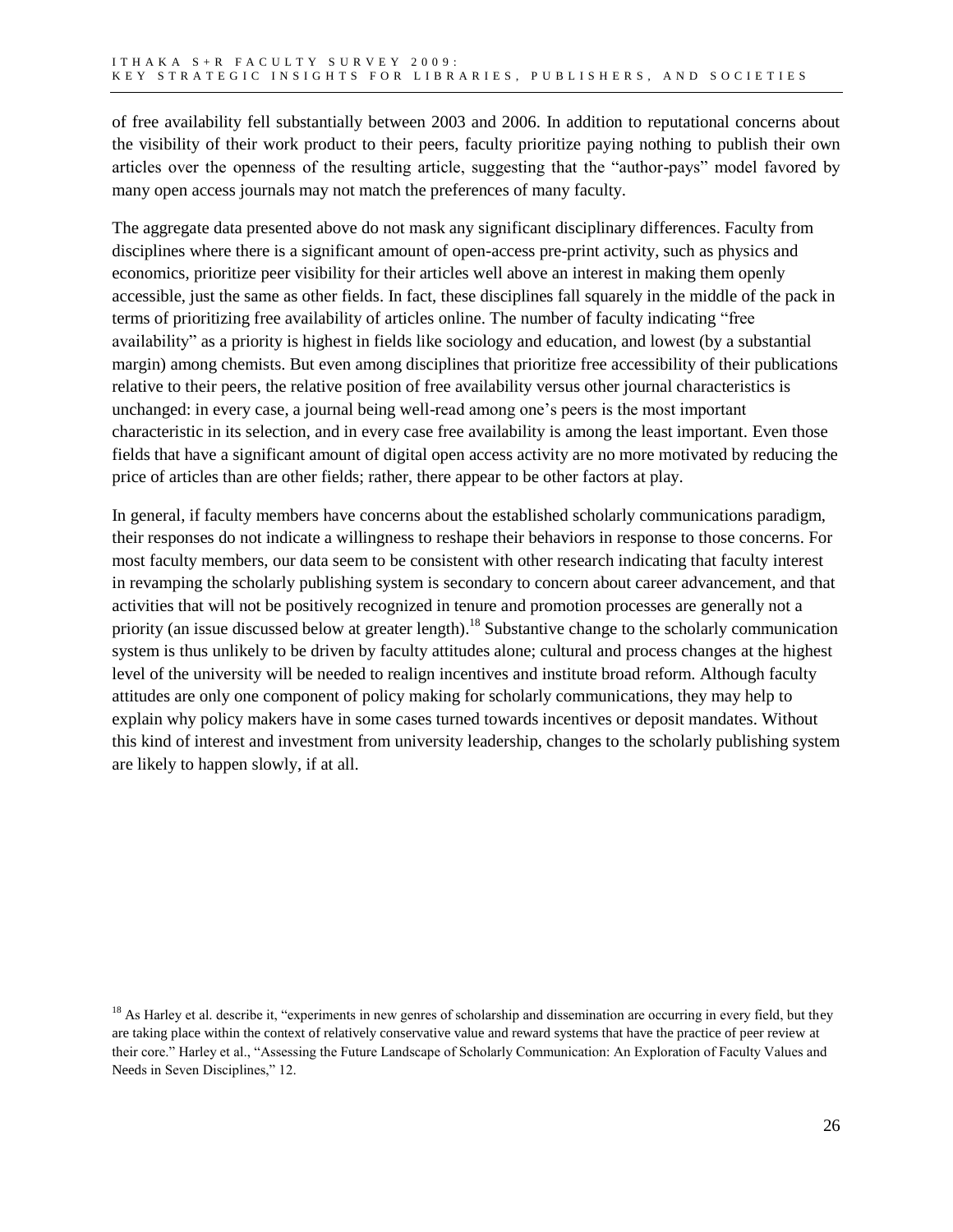### <span id="page-28-0"></span>*Deposit of materials in repositories*

With perennial interest from the library community in developing institutional repositories and substantial attention to successful examples of community-driven repositories like arXiv, our study revealed a significant amount of interest in depositing articles, but relatively limited faculty deposit behaviors. Less than 30% of faculty members have deposited any scholarly output or research material into a repository, but nearly 50% have not deposited but hope to do so in the future (see [Figure 24\)](#page-28-1). Nearly 80%, therefore, report that they are likely to deposit materials in the

<span id="page-28-1"></span>**Figure 24: Percent of faculty indicating that they "have deposited materials" or "have not deposited materials but are likely to do so" in an institutional, discipline-specific, or multi-disciplinary repository**



future. Whether this is cause for hope that faculty are moving toward depositing more of their work or just an indication of good intentions is hard to tell.



<span id="page-28-2"></span>**Figure 25: Percent of faculty indicating that they have deposited materials in a repository specific to their discipline, in selected disciplines**

Only about 15% of faculty members, in the aggregate, report having deposited materials into a disciplinespecific repository. The only discipline with dramatically greater than average discipline-specific deposit practices is physics, almost certainly due to the presence of the arXiv e-print platform. Physicists are far more likely than scholars in any other disciplines to deposit pre-prints and final versions of articles in a discipline-specific repository. Although prominent disciplinary repositories exist in other fields, such as the RePEc repository serving economists, physicists' deposit practices as facilitated by arXiv have not yet been replicated in any other fields (see [Figure 25](#page-28-2) for a sample of fields).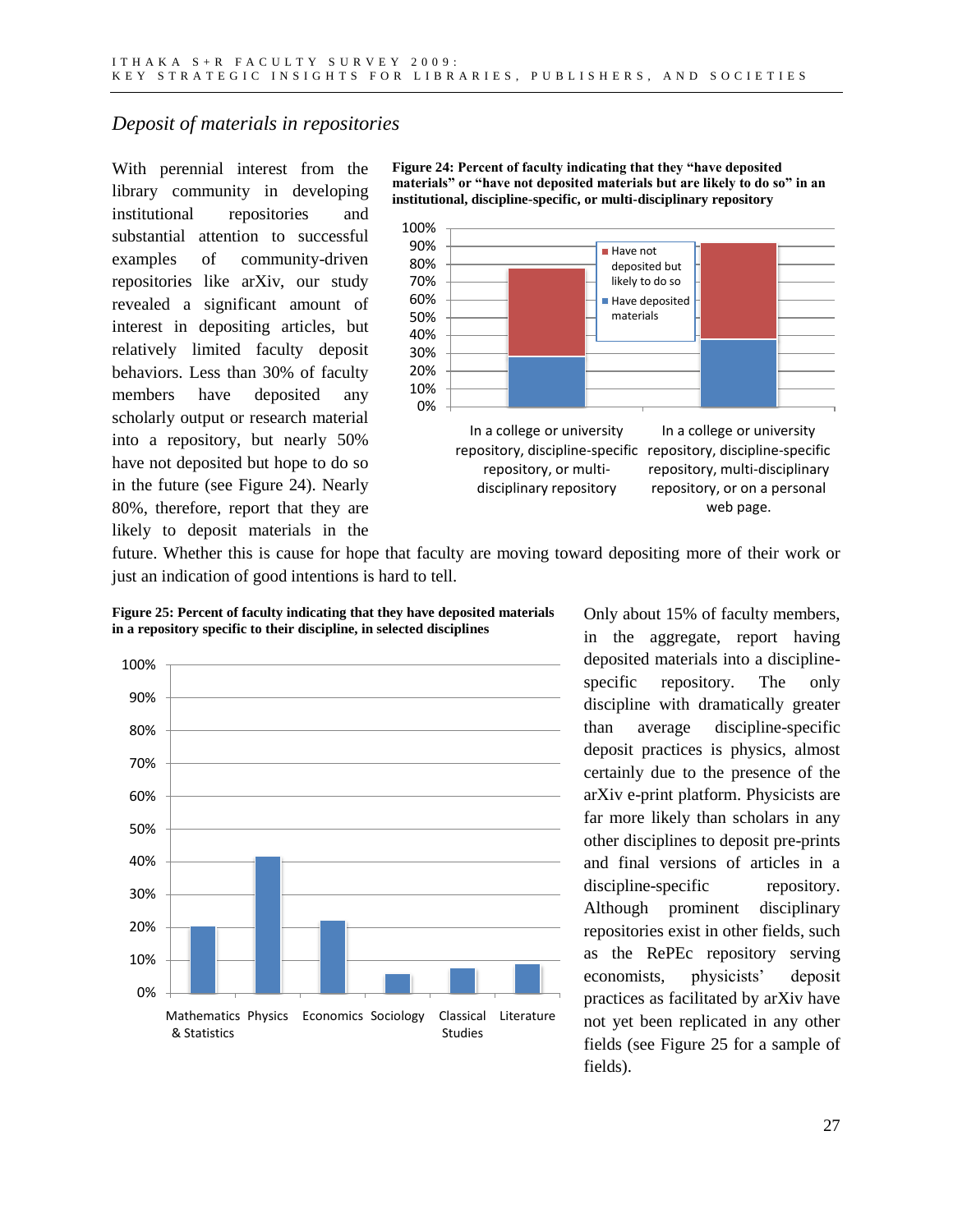Deposit practices in institutional repositories presumably vary by institution, but our national sample found only 15% of faculty members have deposited into an institutional repository. Following a report by the Association of Research Libraries in early 2009 calling attention to some challenges in the design of institutional repositories, a number of institutions have put in place initiatives to better align repository services with author and creator needs.<sup>19</sup> It is too soon to know whether these initiatives will meet user needs in such a way as to encourage additional deposit activity by faculty members.

#### <span id="page-29-0"></span>*Use of materials in repositories*

The percentage of faculty that reports having used content from institutional or disciplinary repositories lags the percentage that has deposited content. In the aggregate, use of any type of repository remains remarkably low (see [Figure 26\)](#page-29-1). Limited use of deposited data by US faculty members in most fields may indicate that demand for deposited materials remains low, although whether this is due to a challenge with discovery, with quality perceptions, with citability, or something else, is not apparent from the data here.

<span id="page-29-1"></span>**Figure 26: Percent of faculty indicating that they have used materials deposited by others in an institutional, discipline-specific, or multidisciplinary repository**



<sup>&</sup>lt;sup>19</sup> The report is "The Research Library's Role in Digital Repository Services: Final Report of the ARL Digital Repository Issues Task Force" (Association of Research Libraries, January 2009), [http://www.arl.org/bm~doc/repository-services-report.pdf.](http://www.arl.org/bm~doc/repository-services-report.pdf) For the new services and tools that the University of Rochester has added to its institutional repository, see Steve Kolowich, "Encouraging Open Access," *Inside Higher Ed*, March 2, 2010[, http://www.insidehighered.com/news/2010/03/02/repositories.](http://www.insidehighered.com/news/2010/03/02/repositories)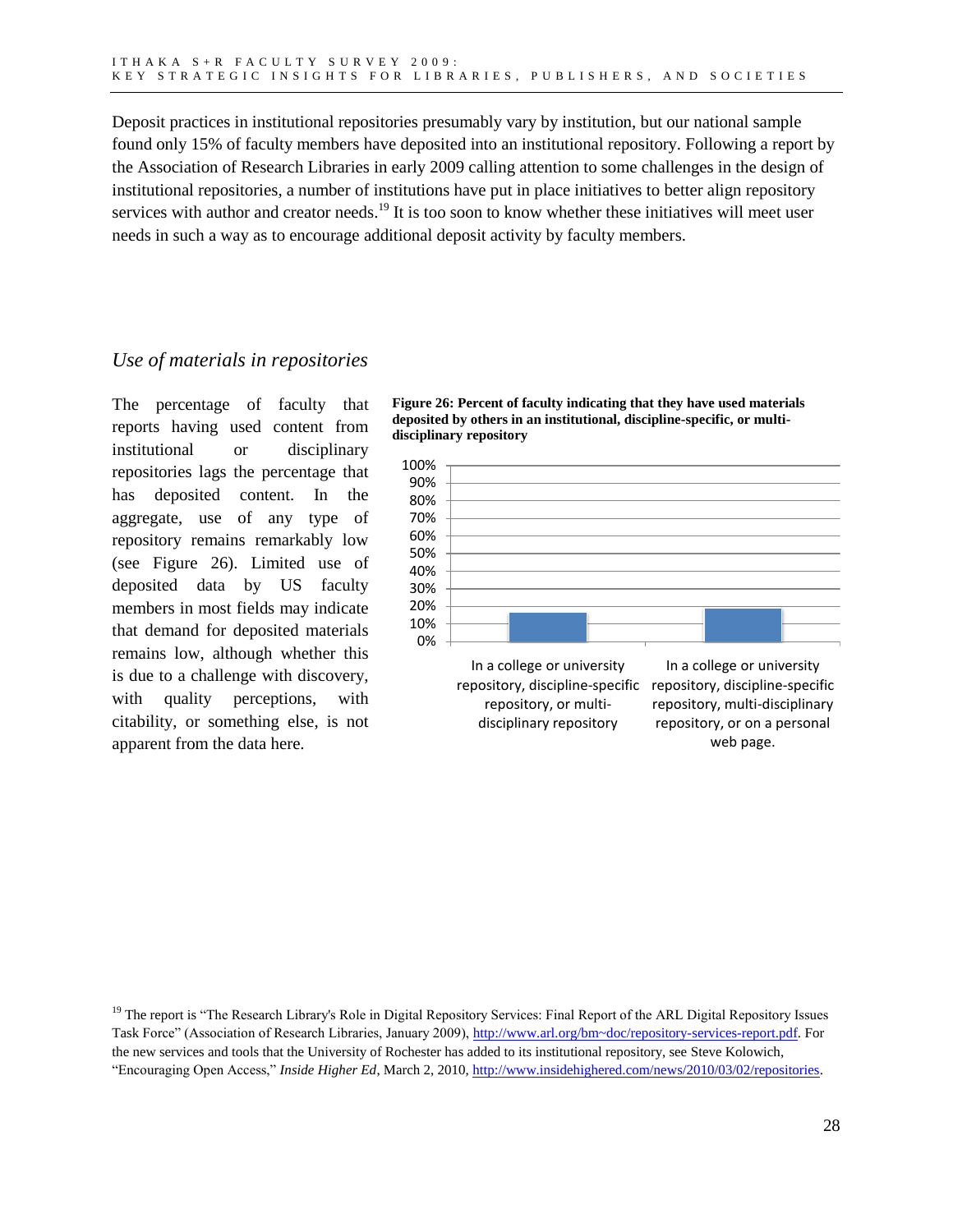

<span id="page-30-0"></span>**Figure 27: Percent of faculty indicating that they have used materials deposited by others in institutional, discipline-specific, or multidisciplinary repositories, in selected disciplines**

But even in physics, widespread depositing of articles in arXiv has not dramatically reshaped reported usage behaviors: physicists do not vary substantially from their peers in their *use* of these sorts of materials or repositories (see [Figure 27\)](#page-30-0). This is surprising, and requires further exploration. Perhaps this indicates that physicists may be more conscious of their depositing activities than they are of their usage of repositories, either because discovery happens elsewhere or because they do not distinguish repositories from numerous other sources of content.

The published article remains allimportant. The material type that most faculty have the greatest interest in both depositing and using is the traditional published article (see [Figure 28\)](#page-30-1), which remains the basic unit of scholarship for many faculty members.

<span id="page-30-1"></span>**Figure 28: Percent of faculty indicting that they have deposited each type of materials in a repository or have used materials of each type deposited by others**



0% 10% 20% 30% 40% 50% 60% 70% 80% 90% 100%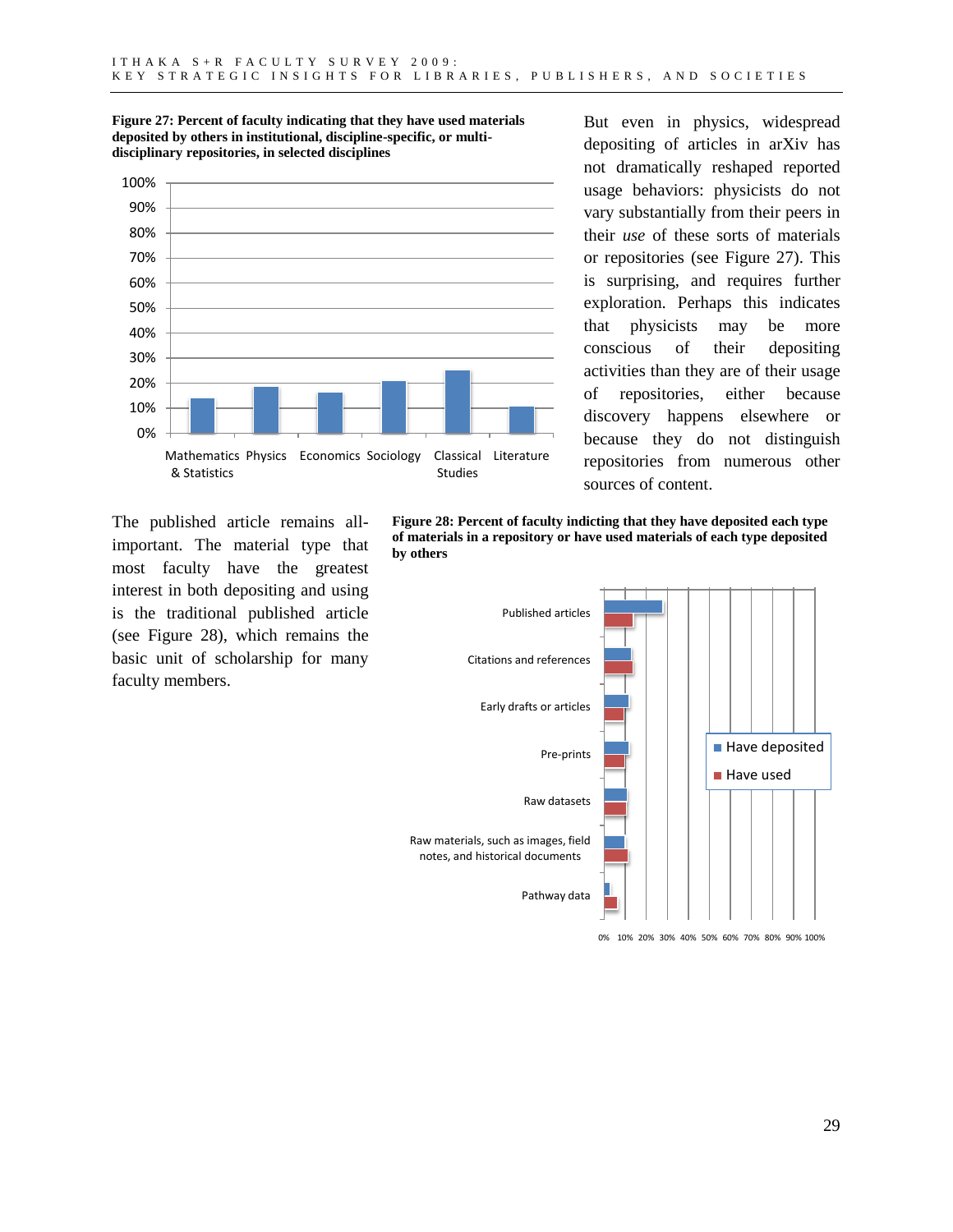0% 10% 20% 30% 40% 50% 60% 70% 80% 90% 100% Mathematics Physics Economics Sociology Classical & Statistics Studies Literature

<span id="page-31-1"></span>**Figure 29: Percent of faculty agreeing strongly with the statement "I continue to use working papers and pre-prints even after the final version of the corresponding article is published," in selected disciplines**

Outside of a few specific disciplines – notably economics, math, and physics – only a handful of faculty continue to use pre-prints and working papers after the published version is made available (see [Figure](#page-31-1)  [29\)](#page-31-1). The current attitudes and behaviors of faculty demonstrate that traditional publications continue to dominate research practices, in addition to their important reputational and career-advancement roles.

## <span id="page-31-0"></span>*The scholarly society*

Further evidence for the importance of professional networks can be seen in an examination of scholars' priorities for their scholarly societies. There is a fairly well-established service model for the scholarly society, built around facilitating interactions among scholars with similar interests. In many cases, one or several core journals serving as some of the most prestigious publishing venues in the field generate at least a modest surplus; this income allows the society to sponsor conferences at which professional networking and job searches coexist equally with the formal delivery of scholarly papers. In an increasingly electronic environment, scale has become all-important, and scholarly societies have increasingly turned to outside partners for their journal publishing. At the same time, the economic recession and the ease of online communication are leading some to question whether annual face-to-face conferences are feasible or appropriate. In sum, the internet has generated new forms of professional networking, scholarly dissemination, and placement services, all of which are generating important strategic questions for the scholarly society.

To take a first step in examining faculty demand for services from their societies, the survey asked faculty how important it is to them that their society:

- Publishes peer-reviewed scholarly journals
- Organizes conferences and other in-person meetings and provides information about fellowships and jobs
- Publishes new forms of discipline-specific or interdisciplinary peer-reviewed scholarly communication
- Disseminates more informal scholarly materials, such as pre-prints, conference proceedings, datasets, images, etc.
- Facilitates peer interactions via listservs, blogs, and other group collaboration tools.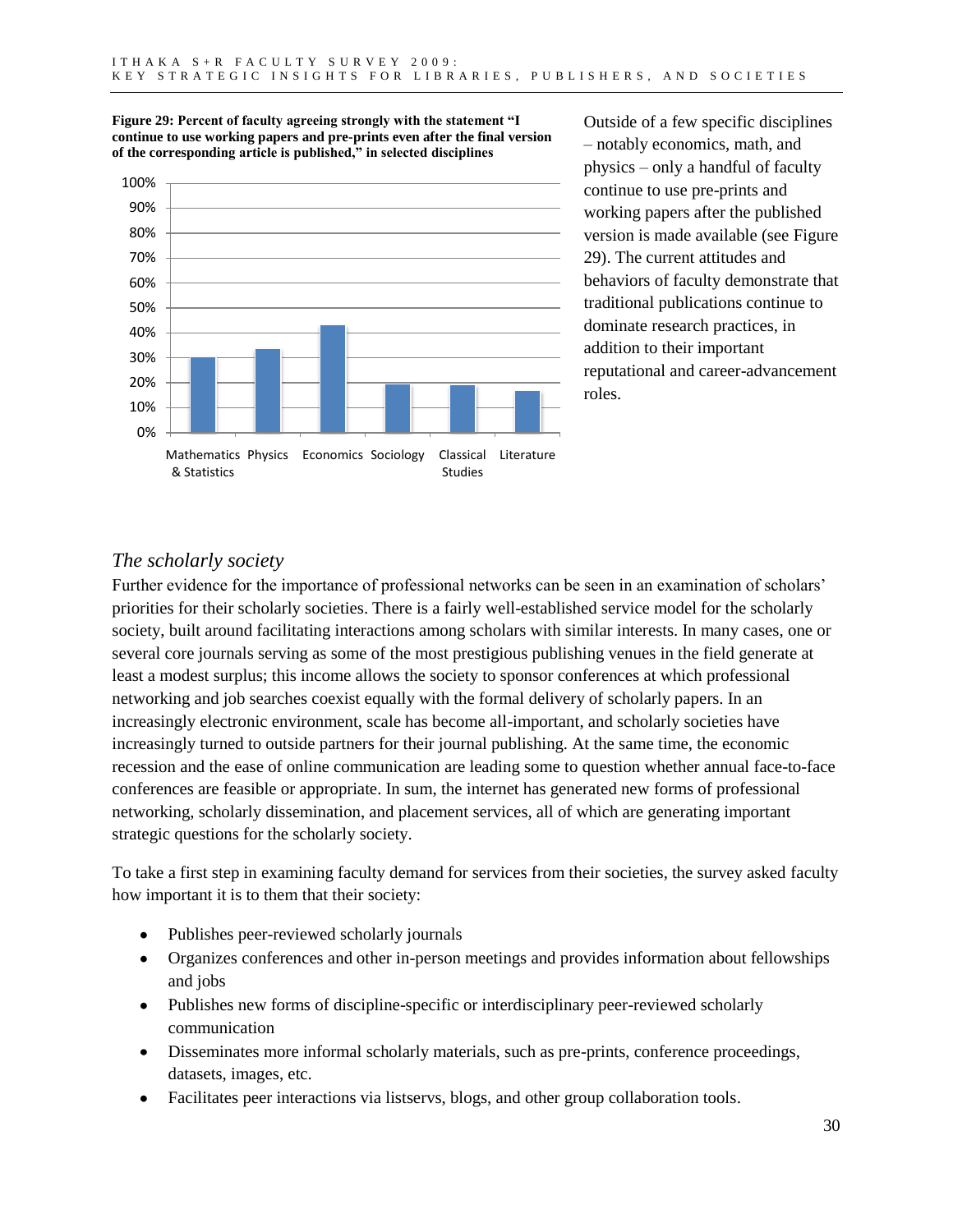<span id="page-32-0"></span>**Figure 30: Percent of faculty responding "very important" to the question "How important is it to you that your scholarly society provides each of the functions below or serves in the capacity listed below?"**



0% 10% 20% 30% 40% 50% 60% 70% 80% 90% 100%

Publishing peer-reviewed journals and organizing conferences, inperson meetings, and facilitating communication about fellowships and jobs are roles of the scholarly society viewed as having paramount importance by faculty. On the other hand, facilitating peer interactions online is a distant last-place priority. In general, faculty value the most traditional roles of their scholarly societies – traditional publishing and organization of meetings – most highly, and show far greater skepticism about newer roles related to more informal and non-traditional scholarly communications (see [Figure 30\)](#page-32-0).

Additionally, the Faculty Survey found that peer networks remain among the most important factors for faculty in learning about and being encouraged to try new electronic research resources. Word of mouth is by far the most common way in which faculty learn about new research resources, and recommendations and awareness of use by peers of a resource are key drivers in motivating faculty to try a new resource.

But despite the importance of these networks, there is little indication that online connections have begun to encroach on traditional forms of communication. Faculty preferences would drive scholarly societies to focus on traditional meetings over facilitating online peer interactions. And, in response to a newly introduced baseline question, virtually no faculty members find their online interactions with peers among their most valuable (see [Figure 31\)](#page-32-1). These patterns do not vary substantially based on discipline or seniority in the field. Although there can be no doubt that online communications technologies

<span id="page-32-1"></span>



have changed and will continue to change how faculty relate and interact, the evidence provided by this study suggests that, as yet, these changes have remained relatively marginal, and faculty members cannot imagine traditional forms of interaction being supplanted by online mechanisms. Still, today"s preferences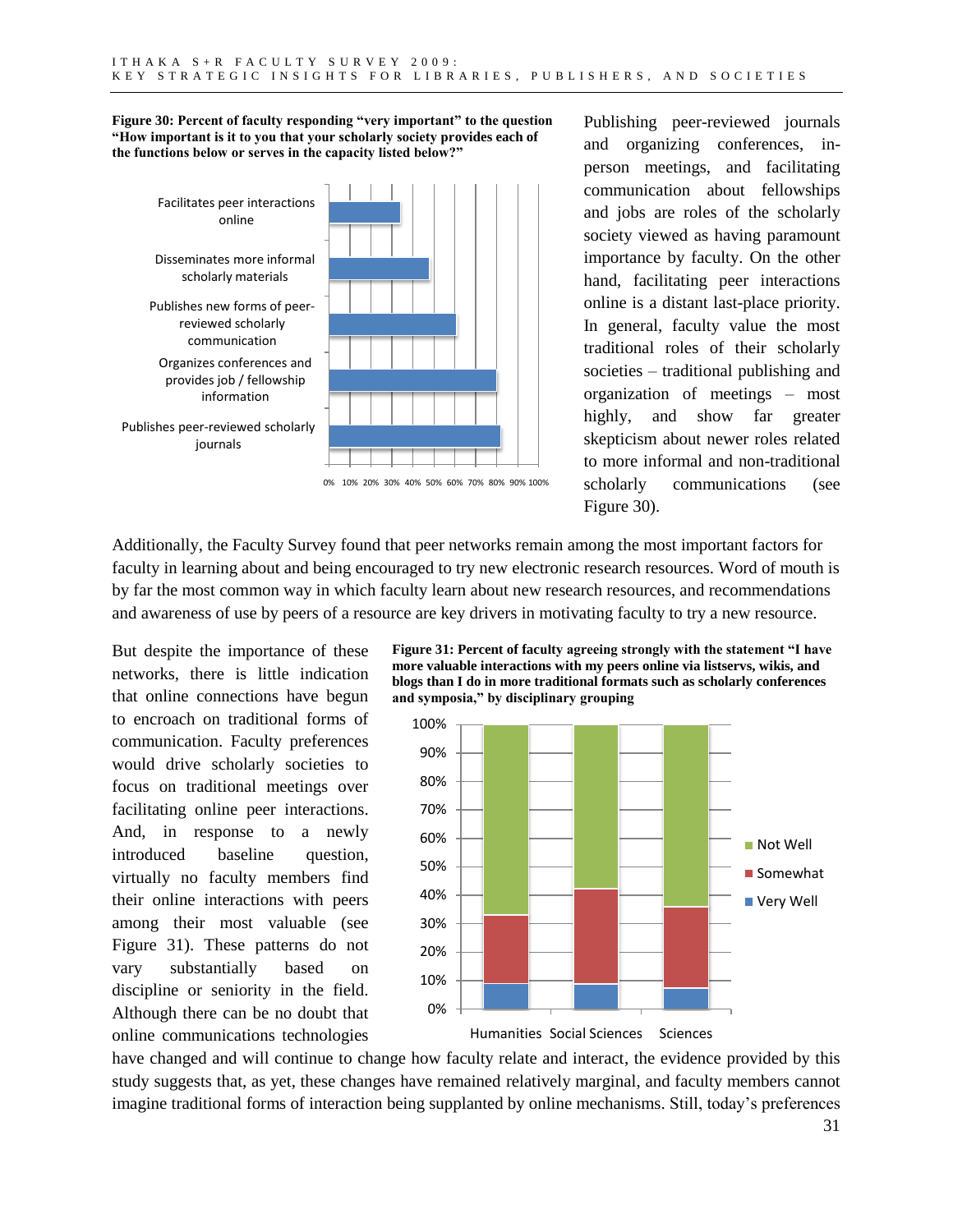among faculty members is only one ingredient in the strategic planning process for the future of a scholarly society in an environment of tremendous change.

#### <span id="page-33-0"></span>*Tenure & promotion*

The tenure and promotion system is said to enforce a set of relatively conservative norms for faculty research and publishing practices. Traditional publications continue to dominate dissemination practices, in large part due to their important reputational and career-advancement roles. The recent work led by Diane Harley is the most prominent and complete documentation of this important constraint on reform.<sup>20</sup> In our survey, roughly one-third of faculty members strongly agree that tenure and promotion practices "unnecessarily constrain" their publishing choices, which suggests <span id="page-33-2"></span>**Figure 32: Percent of faculty agreeing strongly with the statement "Tenure and promotion practices unnecessarily constrain the publishing and dissemination choices made by scholars in my field," in selected disciplines**



that a non-trivial share of faculty members would take different approaches to the dissemination of their work if they could. This belief is stronger among social scientists and humanists than among scientists (see [Figure 32\)](#page-33-2). Despite the concerns of faculty with the unnecessary constraints of tenure and promotion practices around publishing and dissemination choices, career incentives based on traditional practices are likely to continue unless there is an overall cultural shift and structural change driven from the highest levels of academic administrators.

#### <span id="page-33-1"></span>*Summary*

Many of the issues examined elsewhere in this study focus on ways in which digital technologies can enable faculty to work more efficiently or effectively, but the topics discussed in this chapter are even more central to scholars" self-interests, relating directly to how scholarly work is recognized and reflects

<sup>20</sup> Harley et al., "Assessing the Future Landscape of Scholarly Communication: An Exploration of Faculty Values and Needs in Seven Disciplines."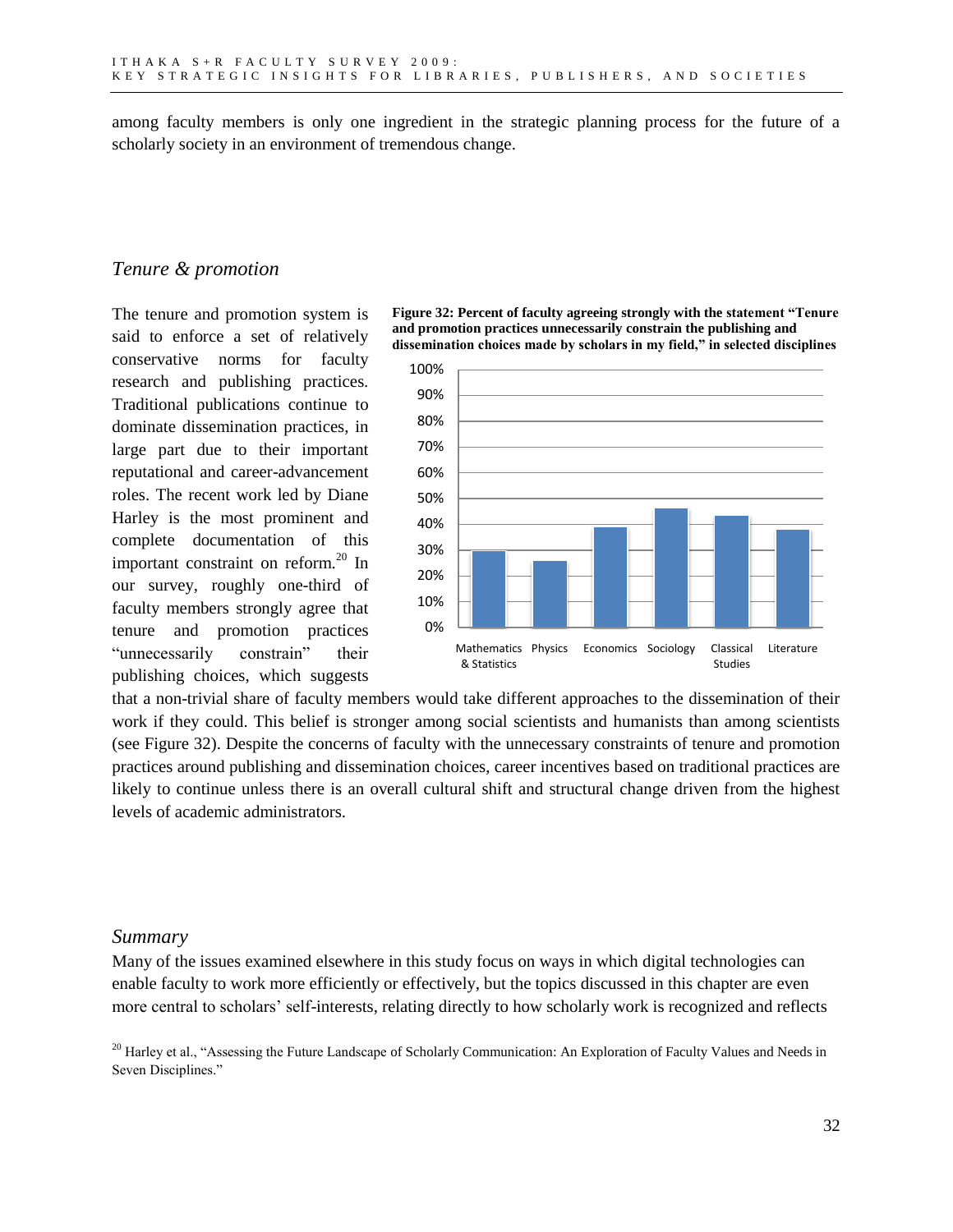upon its author. On these core issues, faculty members are generally unwilling to experiment in ways that might negatively affect their ability to make an impact in their field and advance their own career, especially when there is relatively little concrete reward associated with such a risk. Traditional models of scholarly communications are transitioning to the digital realm, but for scholarly communications to be *transformed* will require new models. The 2009 Faculty Survey clearly shows that in the aggregate faculty members cannot be expected to lead the transformative change in scholarly communications that many believe to be necessary or even inevitable. The direction forward, if desirable, is probably to offer clear and direct benefit to faculty members, in conjunction with structural change in how scholarly work is recognized and rewarded. Further exploration of the possible ways in which information services organizations can help faculty to maximize the value and impact of their research is certainly called for.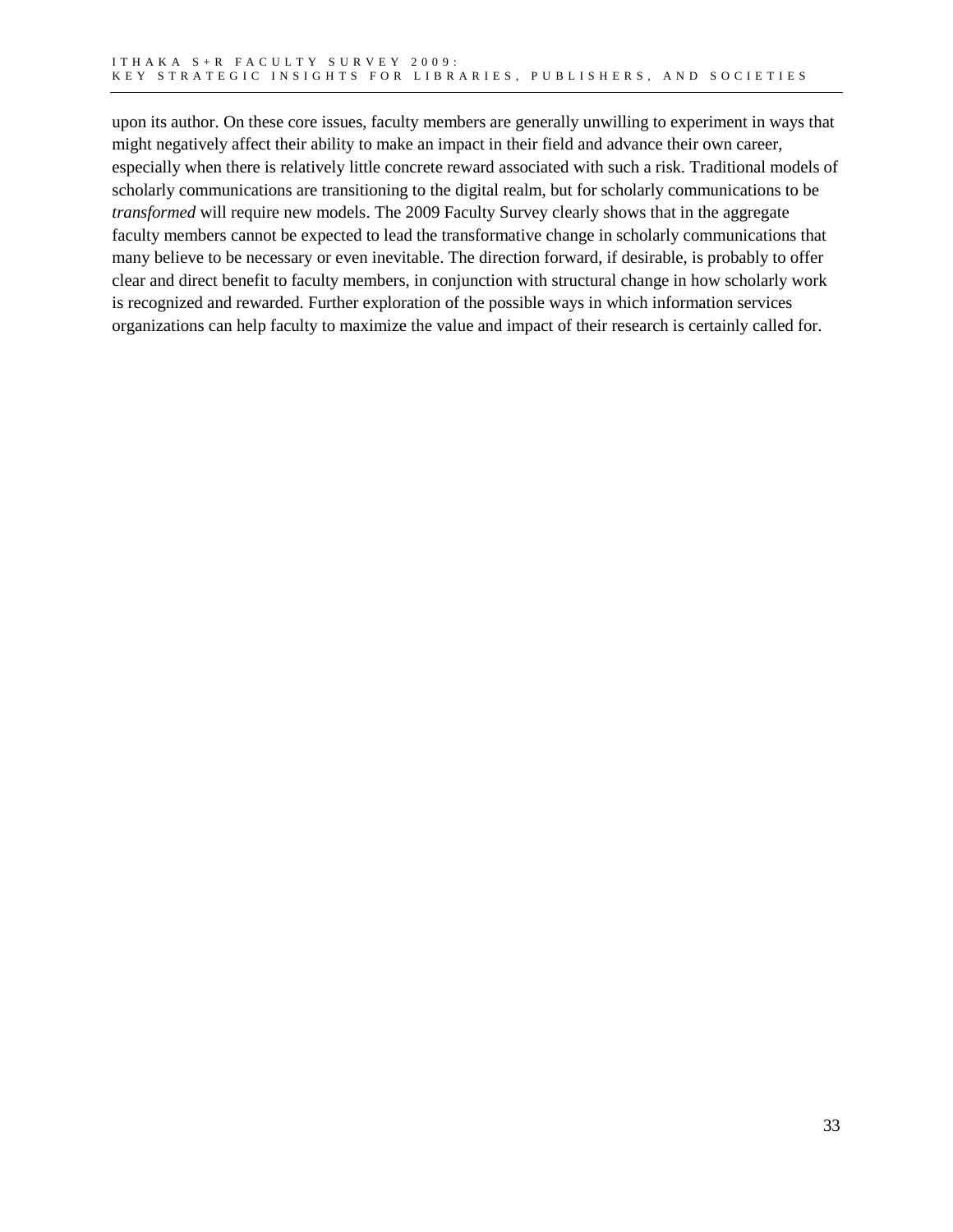#### <span id="page-35-0"></span>**C O N C L U S I O N**

Although scientists and, to a lesser degree, social scientists generally express greater interest in and use of digital technologies, it is clear that their potentially transformative impact is not limited to any discrete group of scholars. Humanists have been later and slower to change in many ways than their peers in the sciences, to be sure. But a wide variety of responses throughout the Ithaka S+R Faculty Surveys conducted since 2000 have demonstrated that they are on basically the same trajectory as scientists, simply less far along. Disciplinary differences will of course remain, and research and teaching patterns in the humanities will likely never converge entirely with those in the sciences, but many of the behaviors and attitudes about digital technologies that have grown pervasive in the sciences are increasingly visible in the humanities. There is every indication that these behaviors and attitudes – even in the most conservative disciplines of the humanities – will continue to evolve along the trail blazed by early adopters in the sciences as more and more content is available in digital formats.

Many institutions in academia have been reluctant to lead an aggressive agenda of change, but they are facing real strategic dilemmas. How can publishers enable faculty members to maximize the visibility of their research outputs in an environment where almost limitless information competes for our attention? Will faculty members continue to value traditional services from their societies as the digital revolution continues, and what new services might evolve? Can the academic library reengage with scientists and economists? If not, is it realistic to expect humanists to remain wedded to it? And, will faculty be able to move beyond publishing practices that are "unnecessarily constrained" by tenure and promotion processes?

Faculty attitudes and practices are at the strategic core of all information services organizations, and ongoing focused research is needed to enable these organizations to plan and adapt. Greater engagement with and support of trailblazing faculty disciplines may help these institutions develop the roles and services that will serve a growing range of faculty needs into the future. The institutions that serve faculty must be responsive to faculty needs, but they must also anticipate them, both to ensure that the  $21<sup>st</sup>$ century information needs of faculty are met and to secure their own relevance for the future.